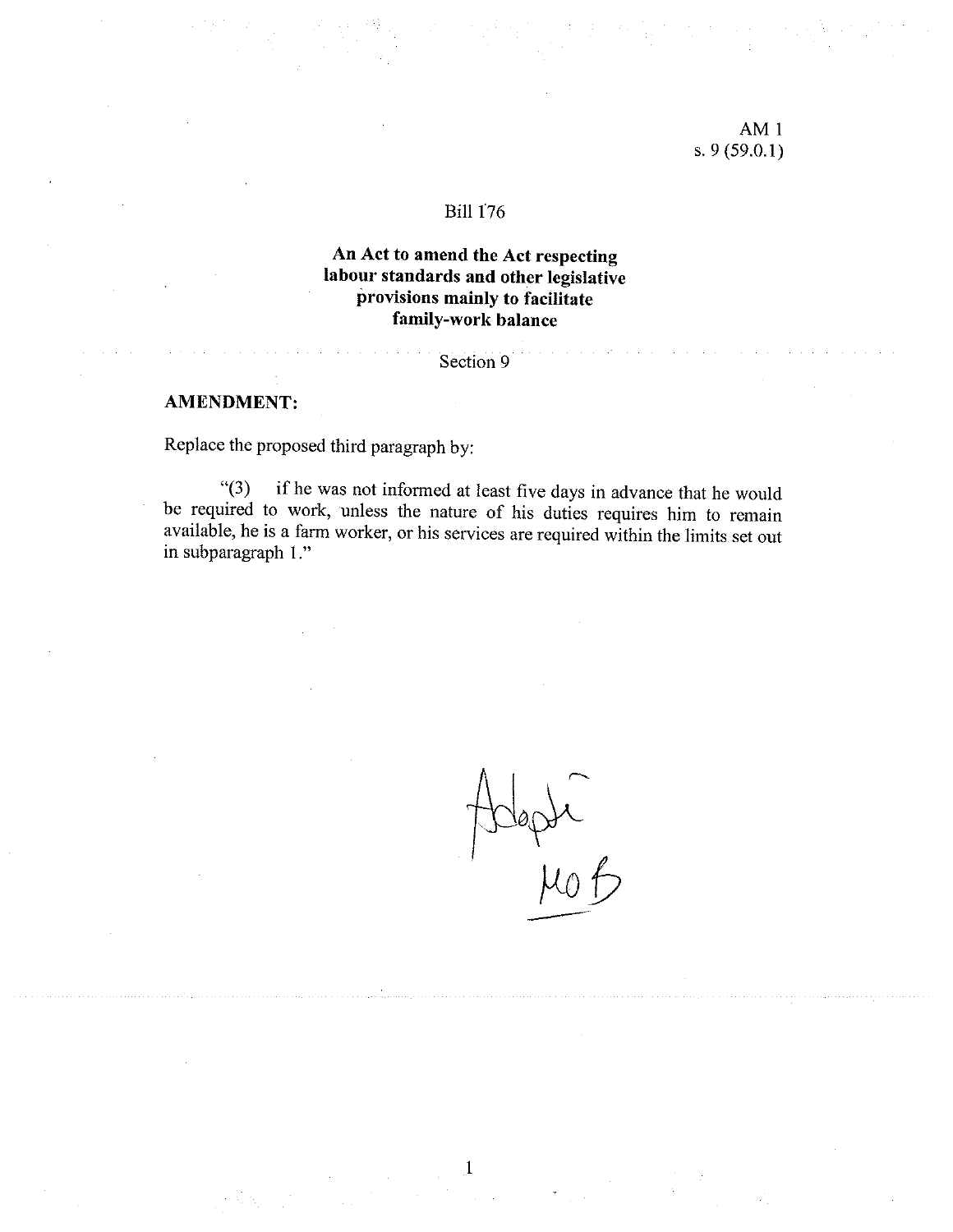## AM2 s. 15 (79.1)

#### **Bill 176**

# An Act to amend the Act respecting labour standards and other legislative provisions mainly to facilitate family-work balance

### Section 15

#### AMENDMENT:

Replace by:

15. Section 79.1 of the Act is amended by replacing "or an accident" in the first paragraph by", an accident, domestic violence or sexual violence of which the employee has been <sup>a</sup> victim".

Adopte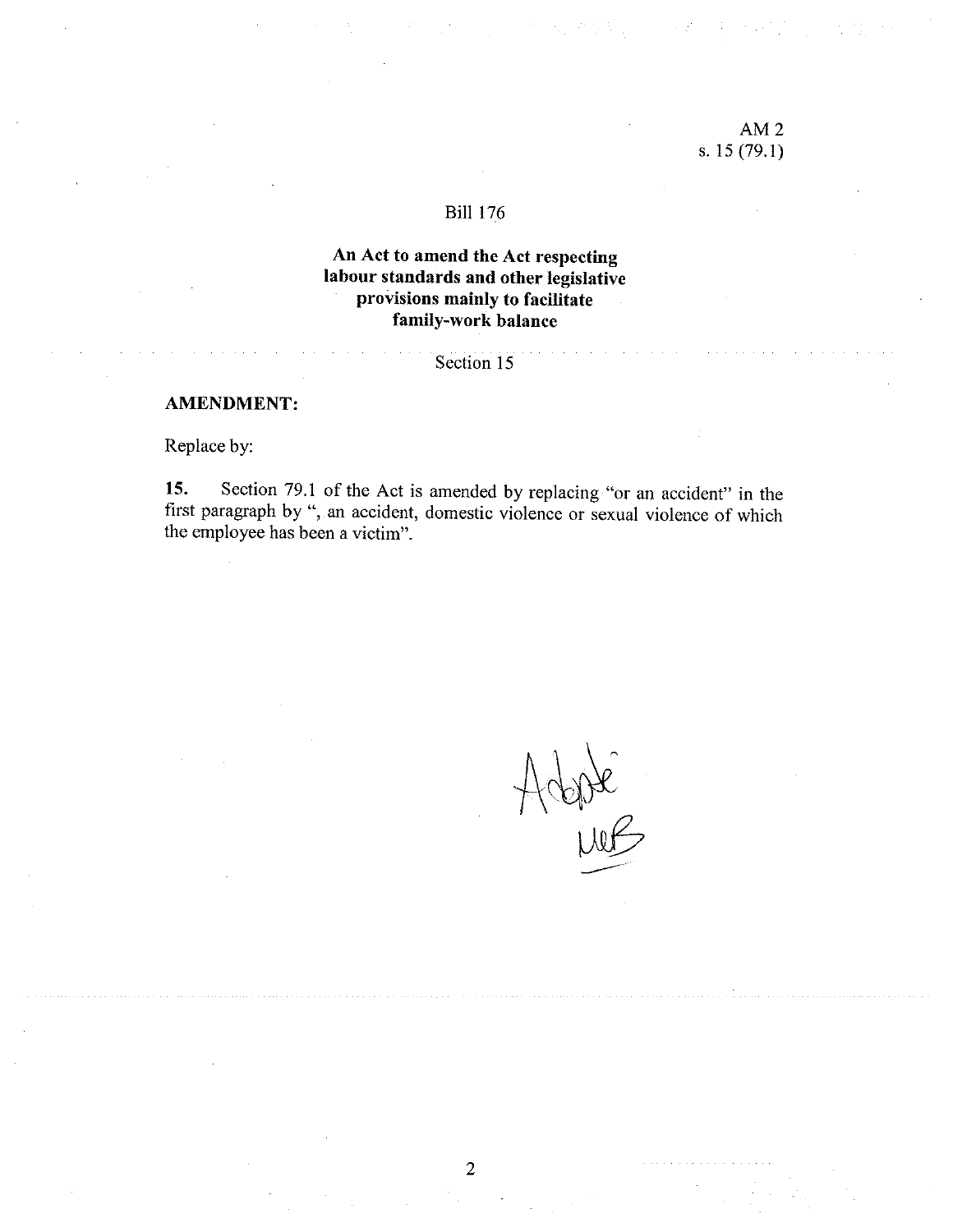## AM3 s. 14 (Div. V.O.I)

#### BilI 176

# An Act to amend the Act respecting labour standards and other legislative provisions mainly to facilitate faniily-work balance

Section 14

#### AMENDMENT:

Replace by:

14. The heading of Division V.0.1 before section 79.1 of the Act is replaced by the following heading:

"ABSENCES OWING TO SICKNESS, AN ORGAN OR TISSUE DONAT1ON, AN ACCIDENT, DOMESTIC VIOLENCE, SEXUAL VIOLENCE OR <sup>A</sup> CRIMINAL OFFENCE".

-N pre<br>Mot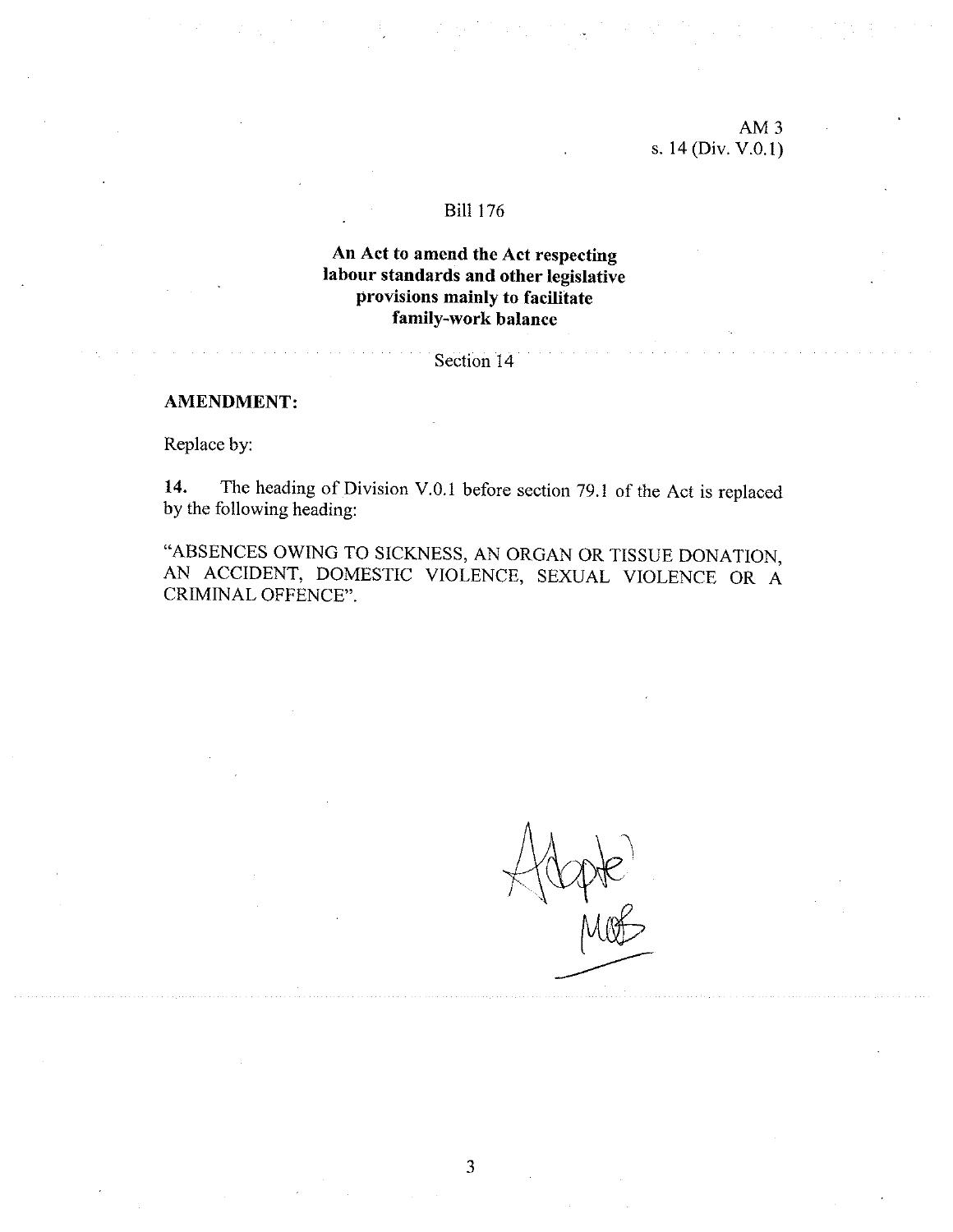## AM4 s. 11.1 (74)

#### Biil 176

## An Act to amend the Act respecting labour standards and other legislative provisions mainly to facilitate family-work balance

### Section 11.1

#### AMENDMENT:

Insert after section 11:

11.1. Section <sup>74</sup> of the Act is amended by replacing "owing to sickness, an organ or tissue donation for transplant or an accident under the first paragraph of section 79.1," in the second paragraph by "for any of the reasons listed in the first paragraph of section 79.1".

Kope<br>MOD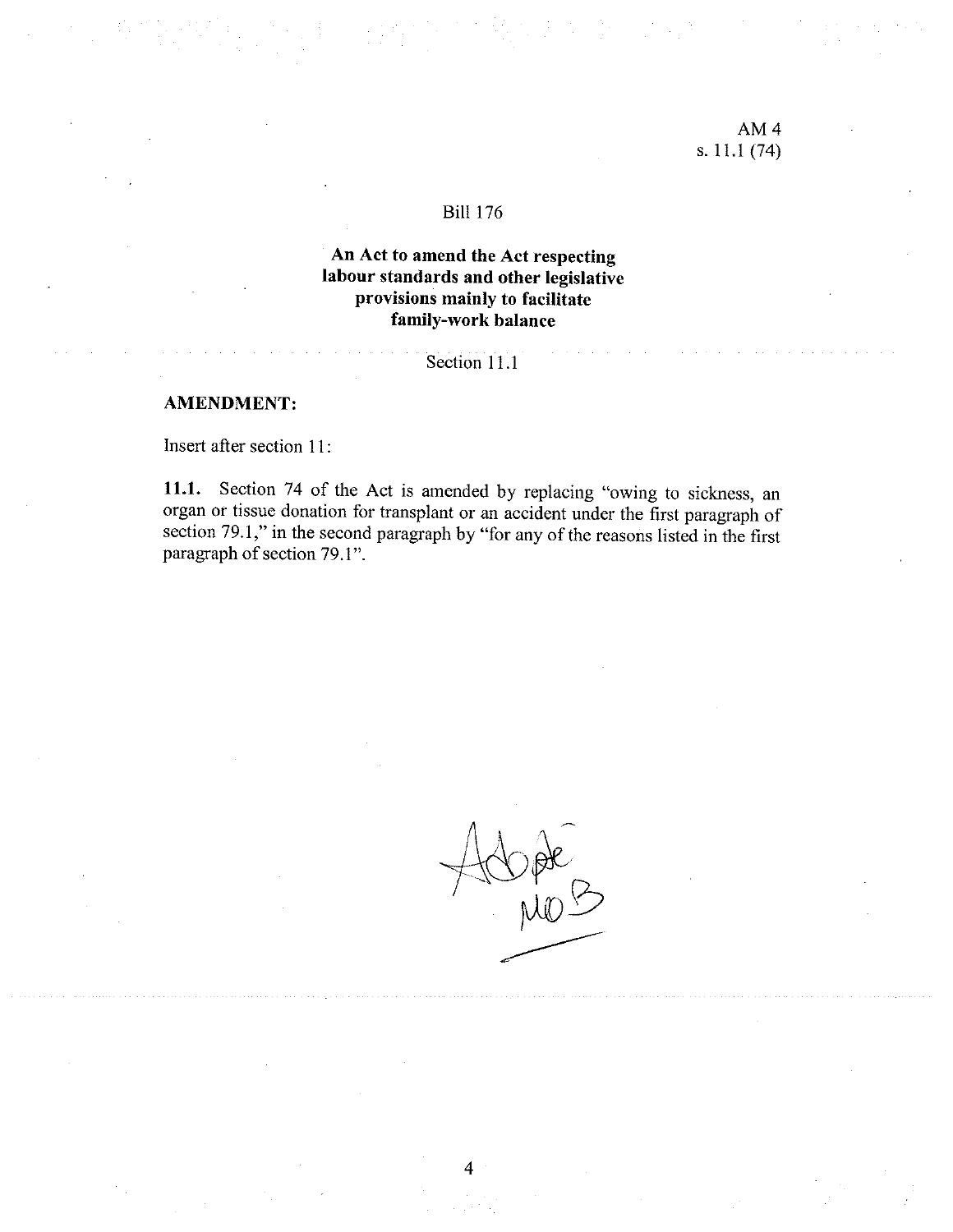### AM5 s. 32.1 (89)

#### BilI 176

# An Act to amend the Act respecting labour standards and other legislative provisions mainly to facilitate family-work balance

# Section 32.1

#### AMENDMENT:

 $\sim 10^{12}$ 

Insert afier section 32:

32.1. Section 89 of the Act is amended by inserting ", domestic violence, sexual violence" afler "an accident" in paragraph 6.

 $A\oplus R$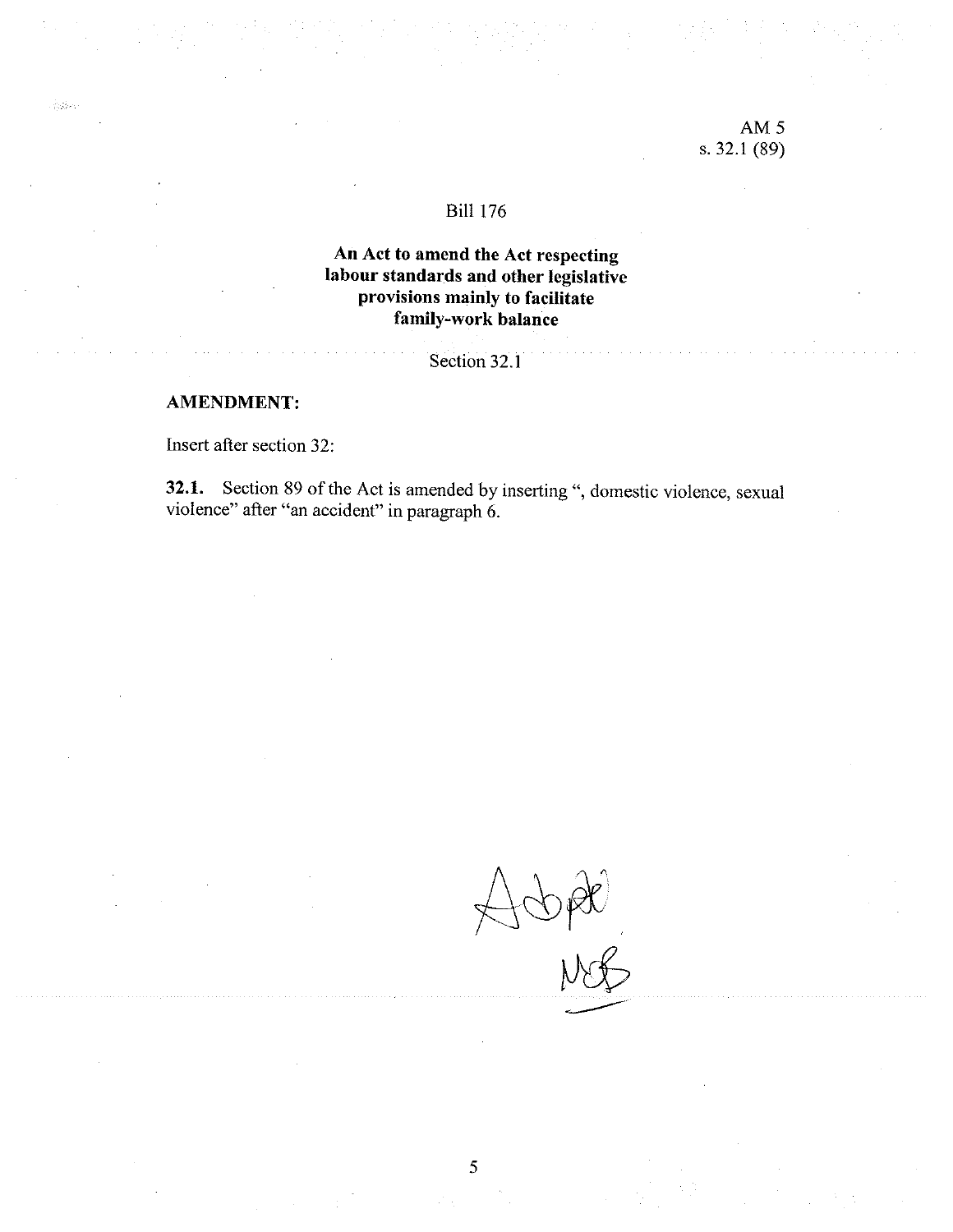# AM6 s. 16(79.2)

# BiIl 176

# An Act to amend the Act respecting labour standards and other legislative provisions mainly to facilitate family-work balance

Section 16

# AMENDMENT:

Strike out paragraph 2.

tope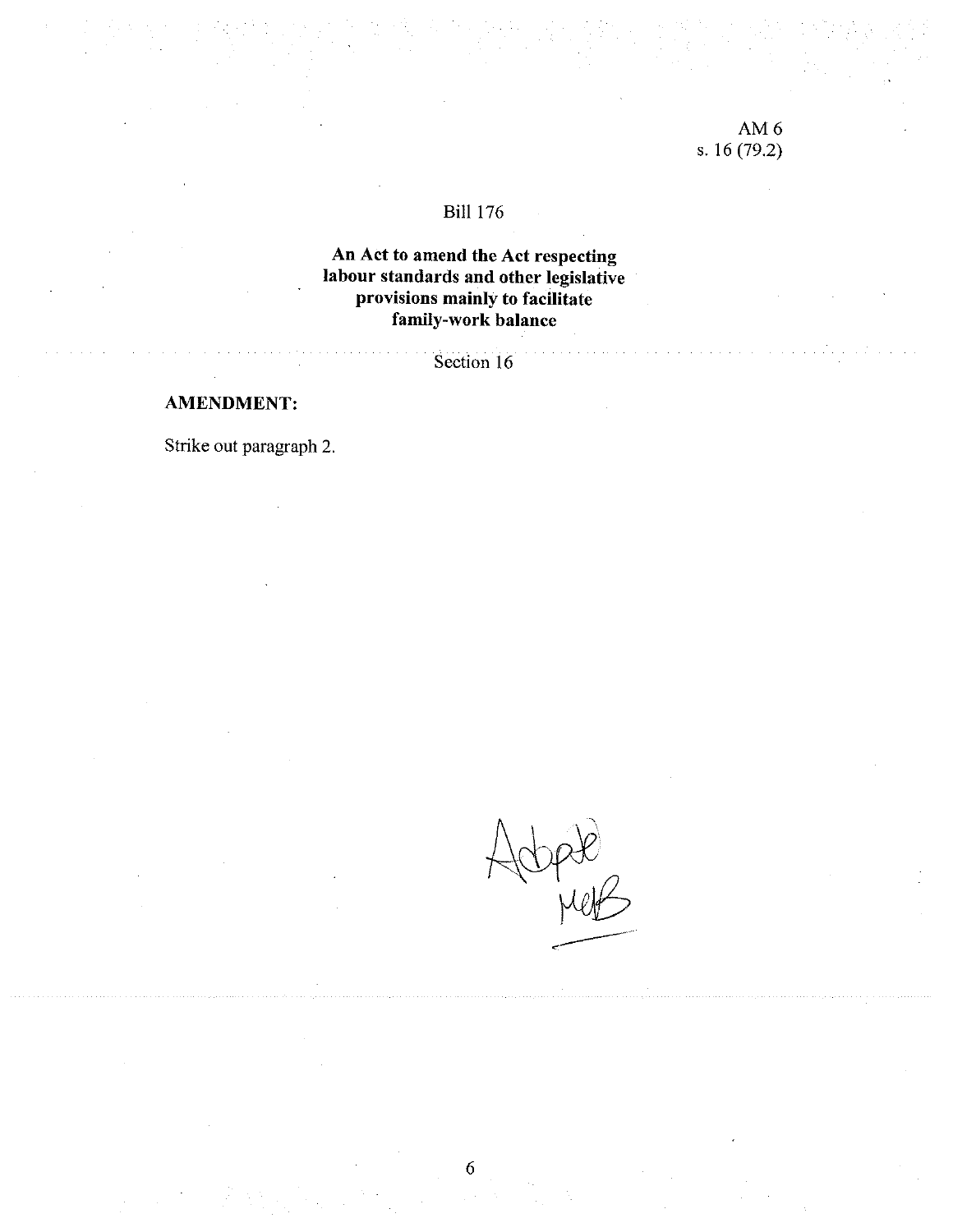### AM7 s. 18 (79.7)

#### BilI 176

# An Act to amend the Act respecting labour standards and other legislative provisions mainly to facilitate family-work balance

#### Section 18

#### AMENDMENT:

1. Insert "and governed by the Professional Code (chapter C-26)" after "a professional working in the health and social services sector" in subparagraph  $b$  of paragraph 1.

- 2. Add the following paragraph at the end:
	- (3) by adding the following paragraph at the end:

"The first two days taken annually shall be remunerated according to the calculation formula described in section 62, with any adjustments required in the case of division. The employee becomes entitled to such remuneration on being credited with three months of uninterrupted service, even if he was absent previously."

Pte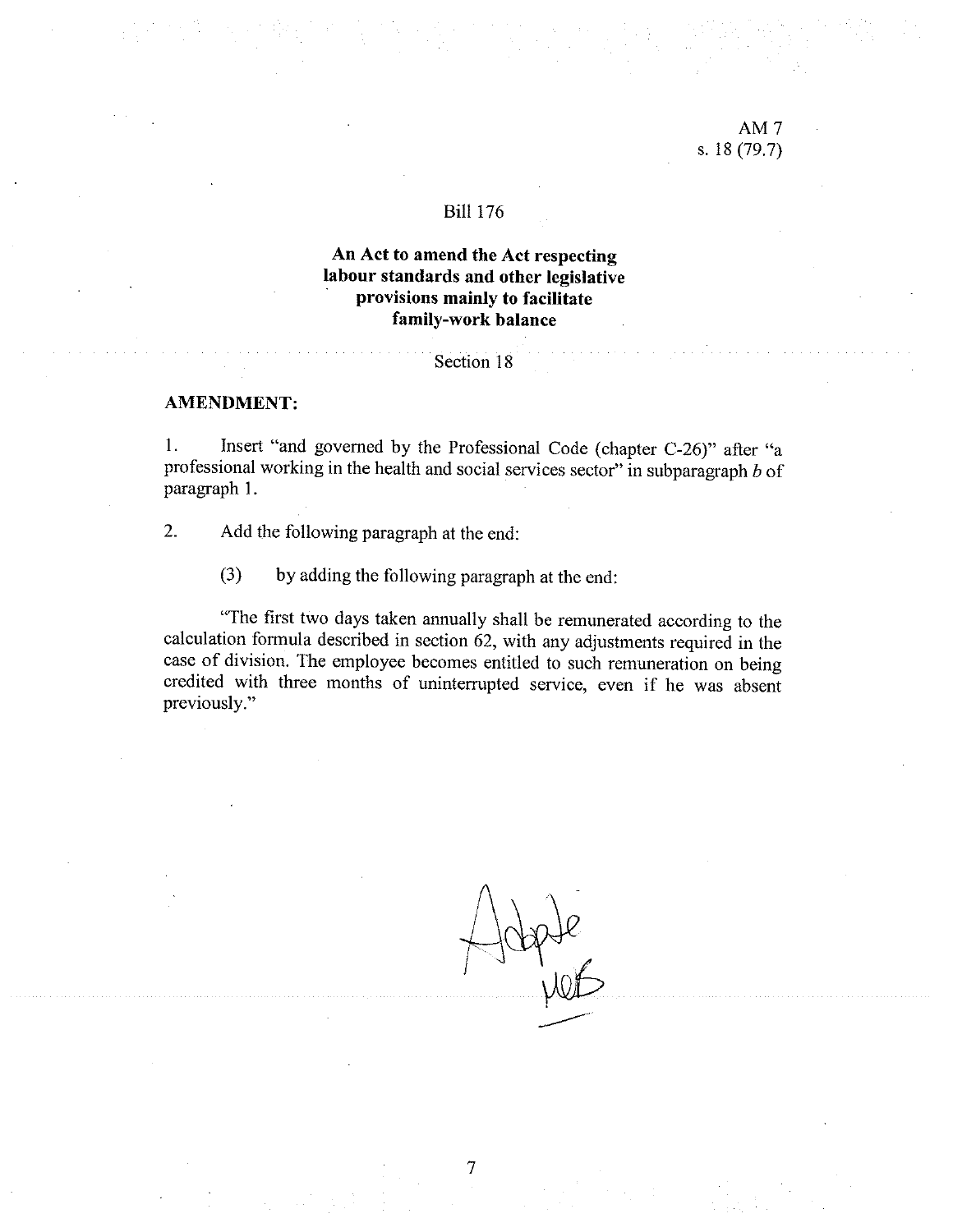#### Bili 176

# An Act to amend the Act respecting labour standards and other legislative provisions mainly to facilitate family-work balance

#### Section 19

# AMENDMENT:

Insert "and govemed by the Professional Code (chapter C-26)" afler "a professional working in the health and social services sector" in the proposed paragraph.

Noter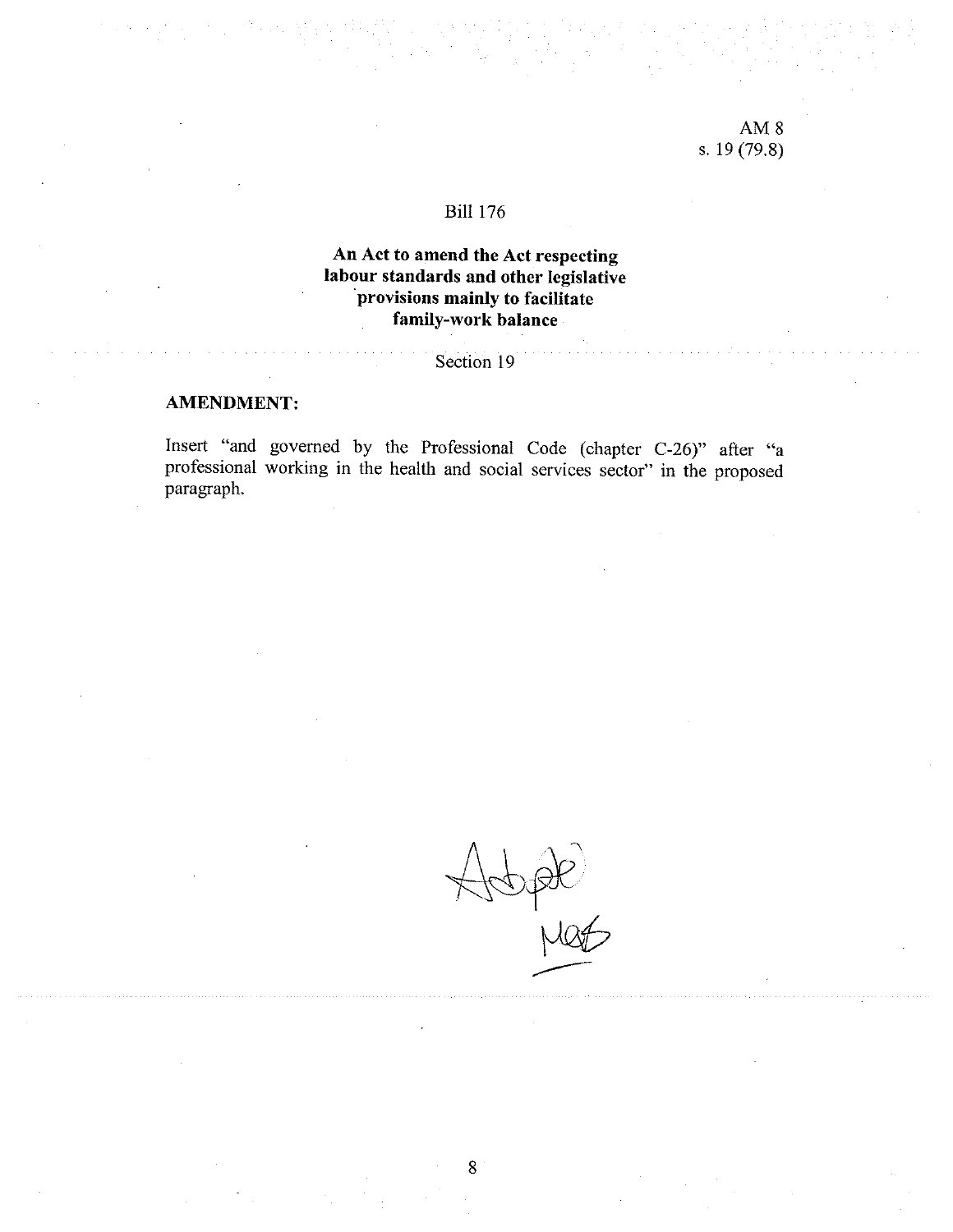## AM9 s. 20(79.8.1)

### **Bill 176**

# An Act to amend the Act respecting labour standards and other legislative provisions mainly to facilitate family-work balance

# Section 20

### AMENDMENT:

Insert "and governed by the Professional Code (chapter C-26)" after "a professional working in the health and social services sector" in proposed section 79.8.1.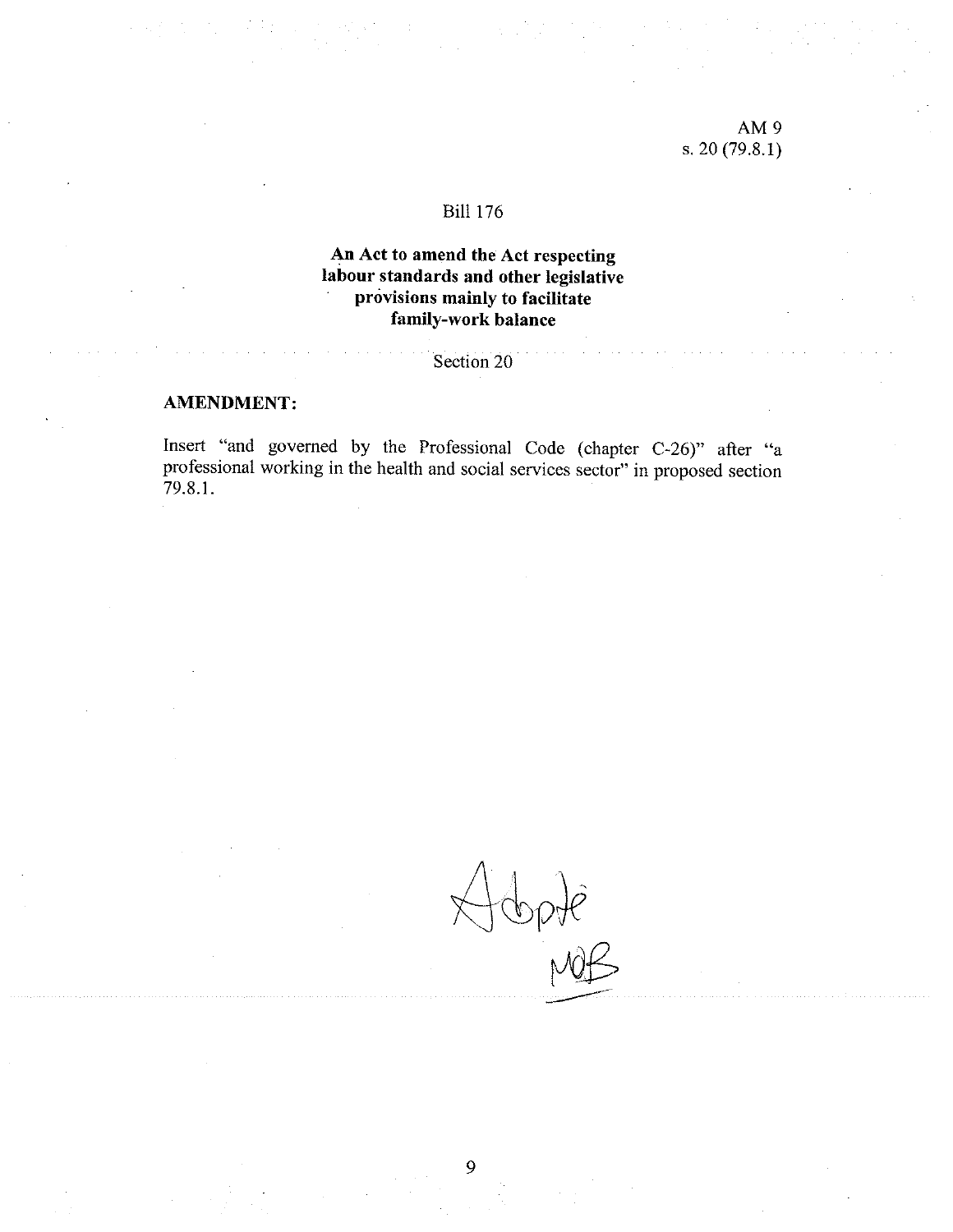# AMIO s. 11.0.1 (70)

#### BilI 176

# An Act to amend the Act respecting labour standards and other legislative provisions mainly to facilitate family-work balance

# Section 11.0.1

### **AMENDMENT:**

Insert afier section 11:

11.0.1. Section 70 of the Act is amended by replacing "owing to sickness, an organ or tissue donation for transplant, an accident or a criminal offence" in the third paragraph by "for any of the reasons set out in section 79.1".

 $\mathcal{S}\not\!\!\!\downarrow\mathcal{K}$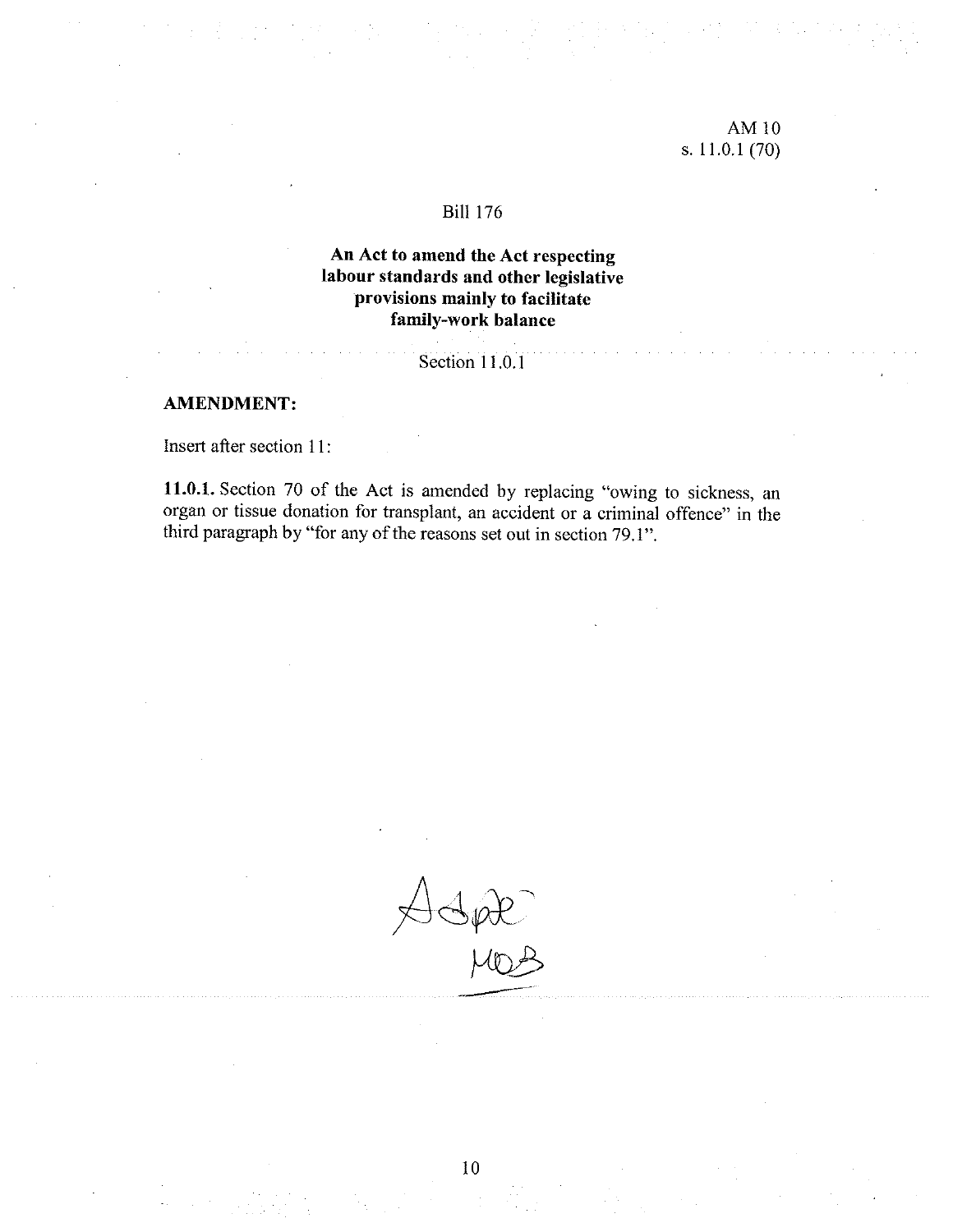#### • AM 11 s. 16.1 (79.4)

#### BilI 176

# An Act to amend the Act respecting labour standards and other legislative provisions mainly to facilitate family-work balance

#### Section 16.1

#### AMENDMENT:

Insert after section 16:

16.1. Section 79.4 of the Act is amended by replacing the second paragraph by the following paragraph:

"Nothing in the first paragraph shall prevent an employer from dismissing, suspending or transferring an employee if, in the circumstances, the consequences of any of the events mentioned in section 79.1 or the repetitive nature of the absences constitute good and sufficient cause."

 $A\phi$ pate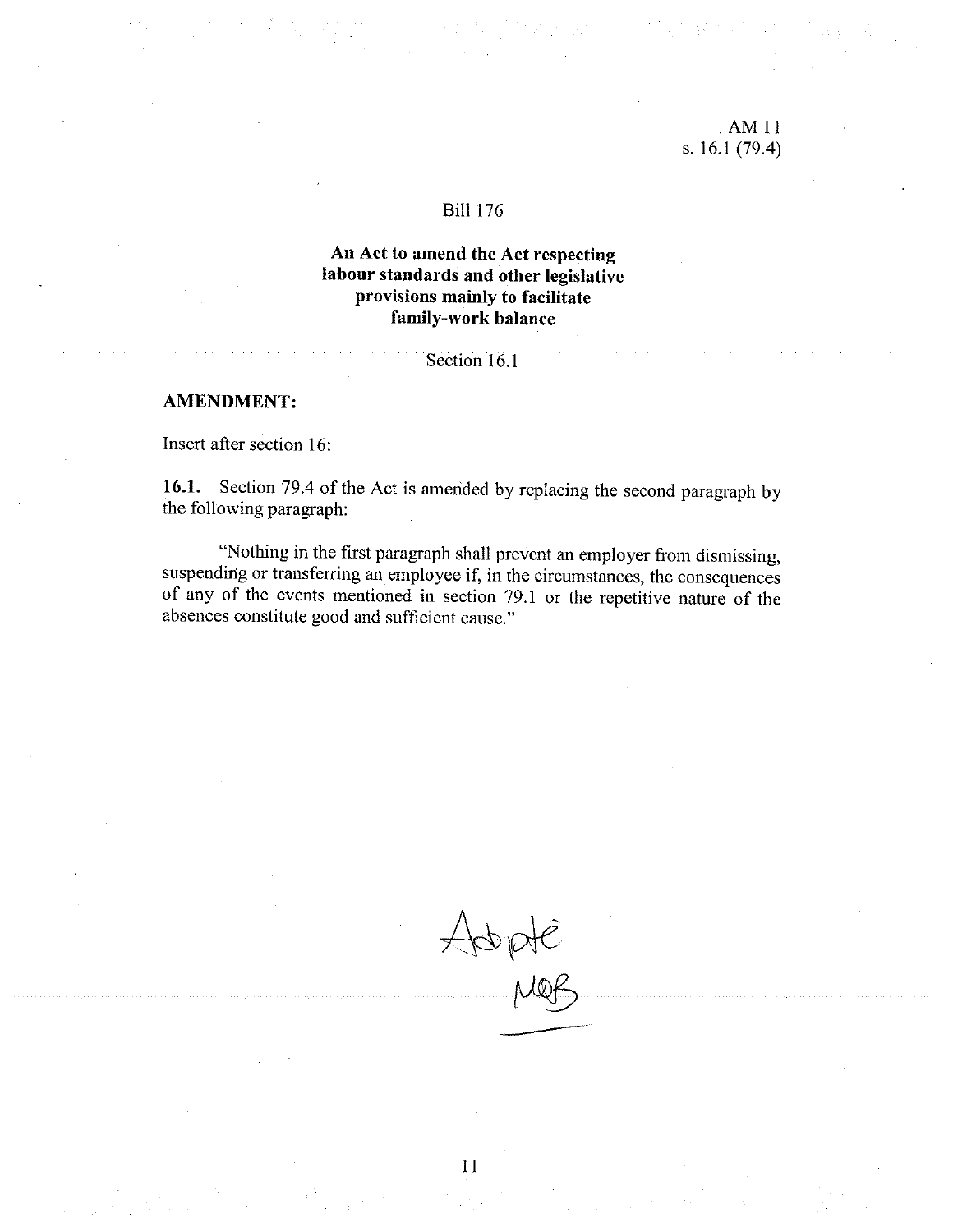#### BilI 176

# An Act to amend the Act respecting labour standards and other legislative provisions mainly to facilitate family-work balance

Section 27

### AMENDMENT:

Replace by:

27. Section 79.16 of the Act is amended by adding the following paragraph at the end:

"The right provided for in the fifih paragraph of section 79.7 applies in the same manner to absences authorized under section 79.1. However, the employer is not required to pay remuneration for more than two days of absence during the same year, when the employee is absent from work for any of the reasons set out in those sections."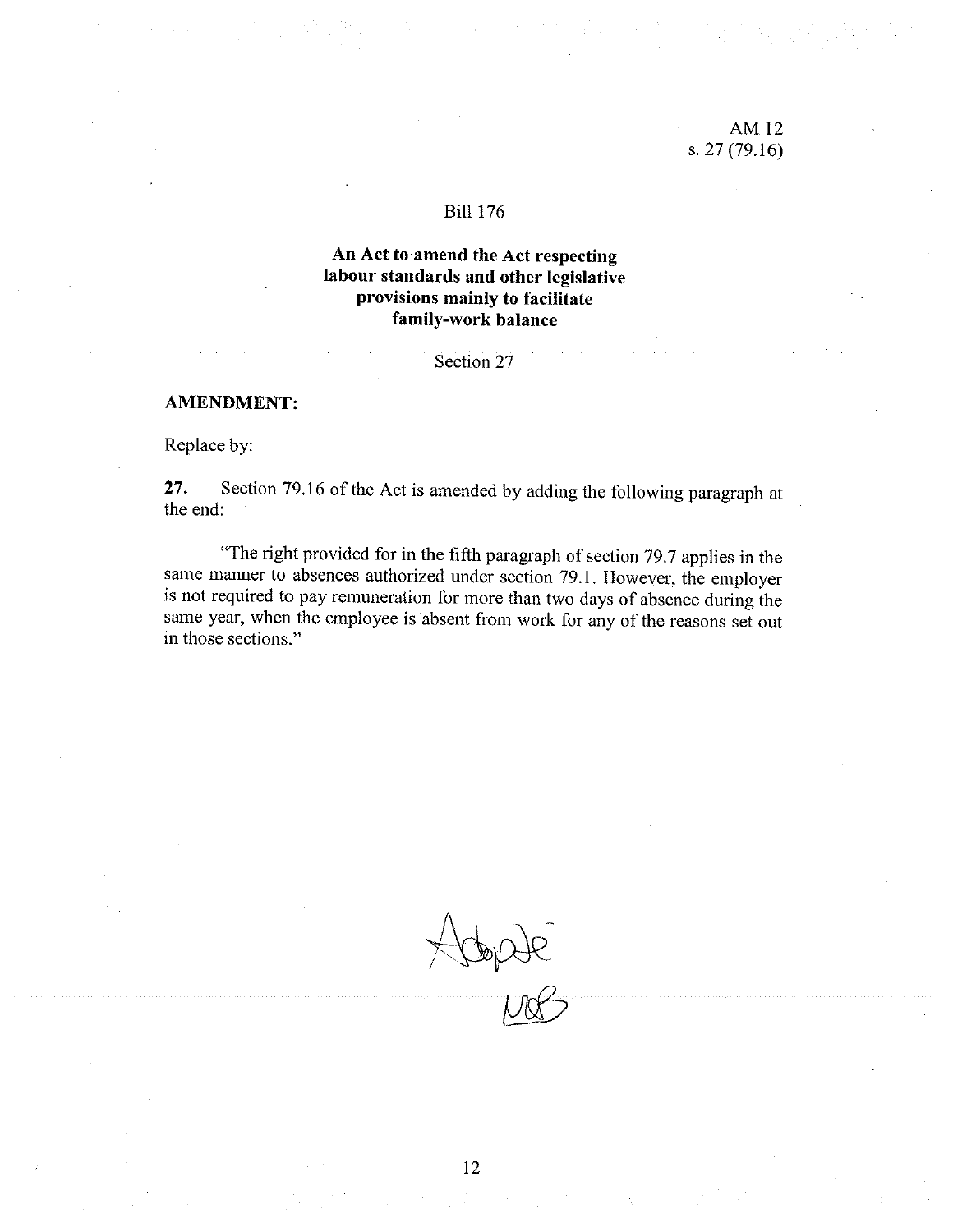# AM13 s. 1(3)

#### BilI 176

# An Act to amend the Aet respecting labour standards and other legislative provisions mainly to facilitate family-work balance

### Section 1

#### AMENOMENT:

Replace by:

1. Section 3 of the Act respecting labour standards (chapter N-1.1) is amended

(1) by replacing "sections 79.7 <sup>b</sup> 79.16," in paragraph <sup>3</sup> by "section 79.6.1, the first four paragraphs of section 79.7, sections 79.8 to 79.15, the first paragraph of section  $79.16$ ,";

(2) by inserting the following paragraph after paragraph 5:

"(5.1) to an athiete whose membership in <sup>a</sup> sports team is conditional on his continued participation in an academic program; or";

(3) by replacing "sections 79.7 to 79.16," in paragraph 6 by "section 79.6.1, the flrst four paragraphs of section 79.7, sections 79.8 to 79.15, the first paragraph of section  $79.16$ .".

Acopte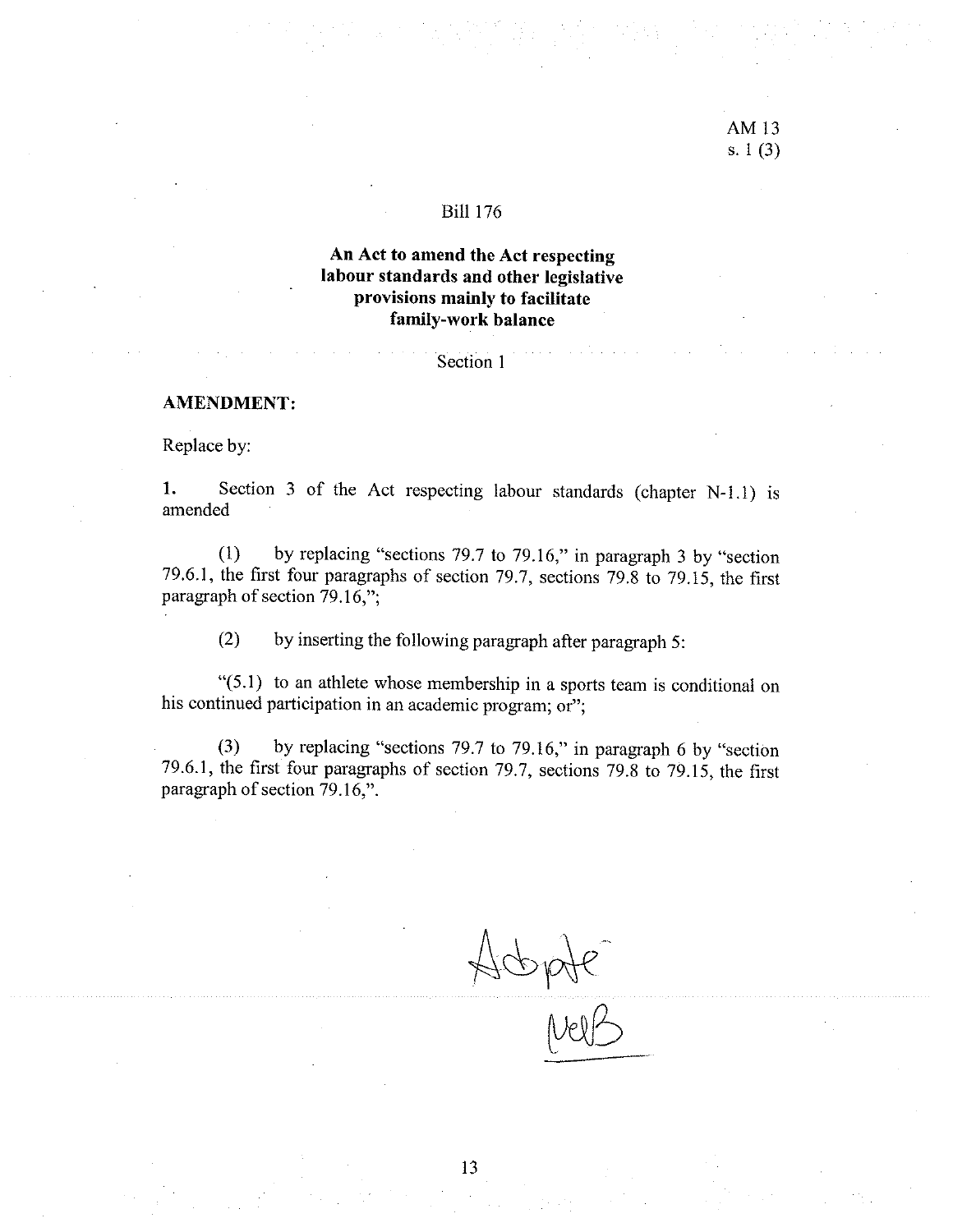#### BiIl 176

# An Act to amend the Act respecting labour standards and other legislative provisions mainly to facilitate family-work balance

#### Section 8

#### AMENDMENT:

In the paragraph proposed by paragraph 2:

1. Replace subparagraph <sup>I</sup> by:

(1) the agreement must be evidenced in writing and provide for the staggering of working hours over a maximum period of four weeks;

2. Strike out subparagraph 2.

3. Add the following subparagraph at the end:

(4) either the employee or the employer may resiliate the agreement with notice of at least two weeks before the expected end of the staggering period agreed upon."

Apple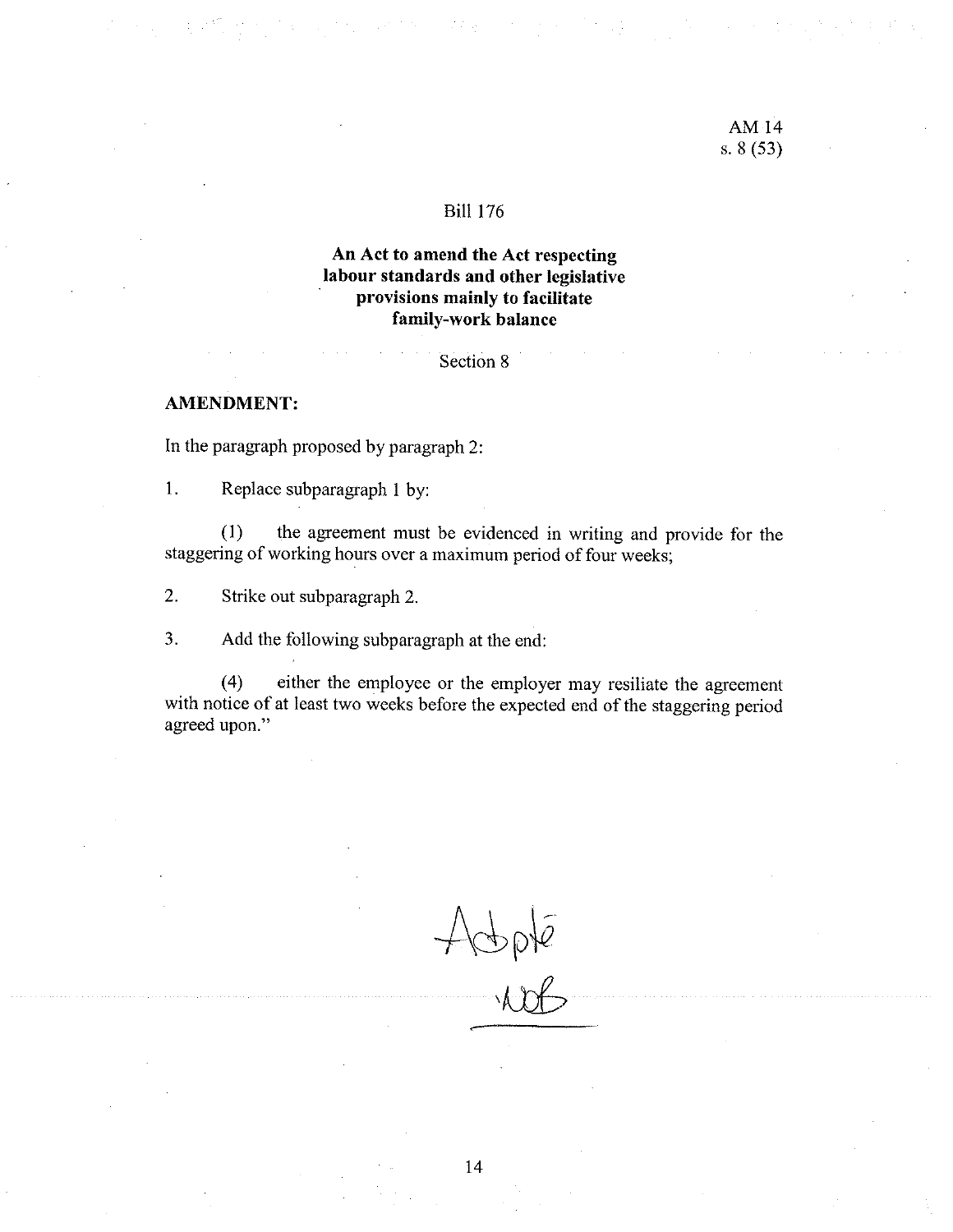## AM15 s. 31(81.19)

### BiIl 176

# An Act to amend the Act respecting labour standards and other legislative provisions mainly to facilitate family-work balance

## Section 31

### AMENDMENT:

Replace by:

31. Section 81.19 of the Act is amended by adding the following sentence at the end of the second paragraph: "They must, in particular, adopt and make available to their employees <sup>a</sup> psychological harassment prevention and complaint processing policy that includes, in particular, <sup>a</sup> section on behaviour that manifests itself in the form of verbal comments, actions or gestures of <sup>a</sup> sexual nature."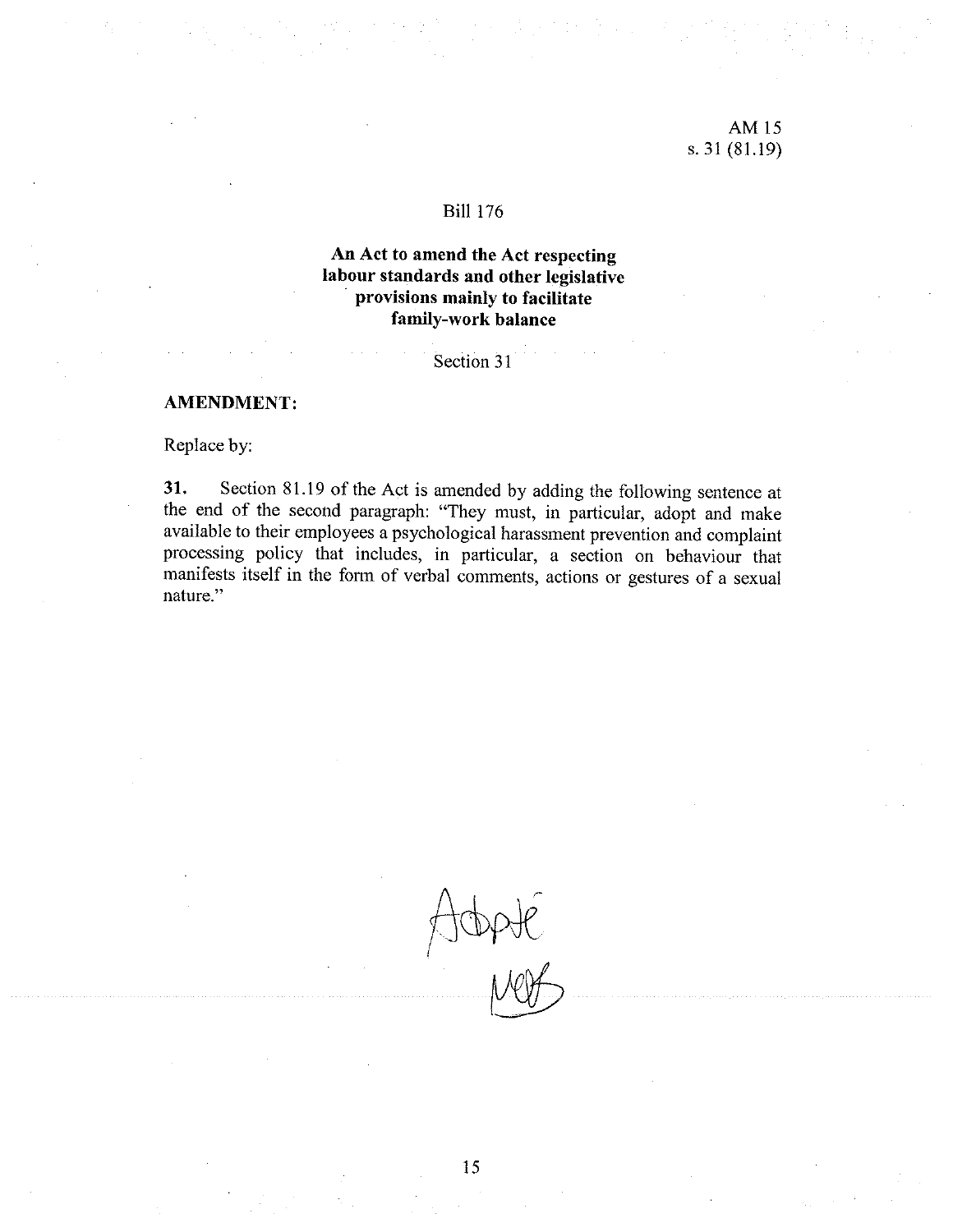### AMI6 s. 37(123.6)

#### Bili 176

# An Act to amend the Act respecting labour standards and other legislative provisions mainly to facilitate family-work balance

Section 37

#### AMENDMENT:

Replace by:

37. Section 123.6 of the Act is amended by adding the following paragraph at the end:

"With the employee's consent, the Commission shall send to the Commission des droits de la personne et des droits de la jeunesse, under the terms  $\int \alpha \nu_1$ of an agreement entered into by those organizations and approved by the Minister, any complaint that concerns discriminatory behaviour filed in accordance with this division. The agreement must also stipulate cooperative arrangements between those two organizations."

Happe amendé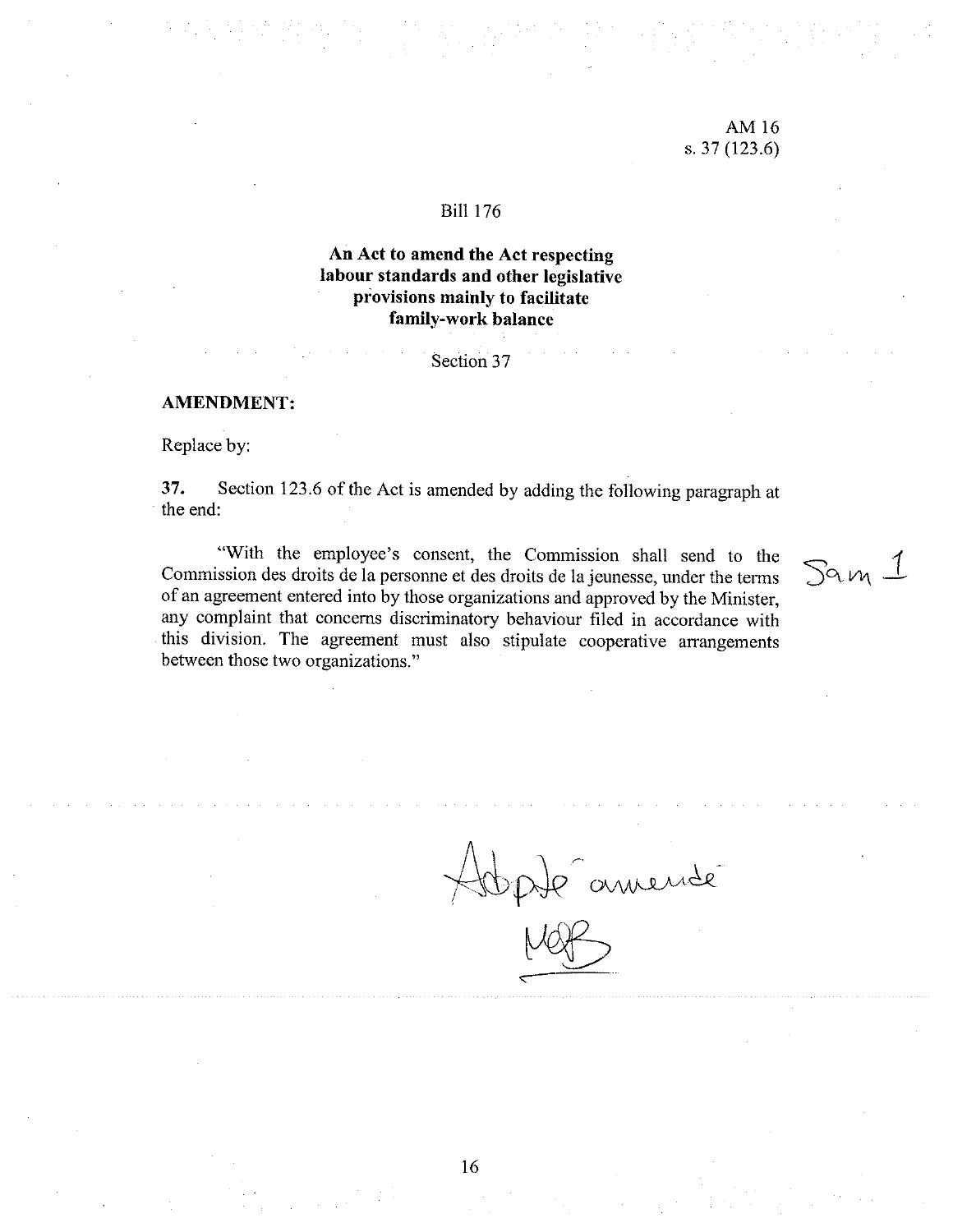# SAMI AM16 s. 37(123.6)

## BiIl 176

# An Act to amend the Act respecting labour standards and other legislative provisions mainly to facilitate family-work balance

Section 37

#### AMENDMENT:

Add ", in particular to ensure any delay in sending the complaint is not prejudicial to the employee" after "between those two organizations" at the end cf the proposed paragraph.

r P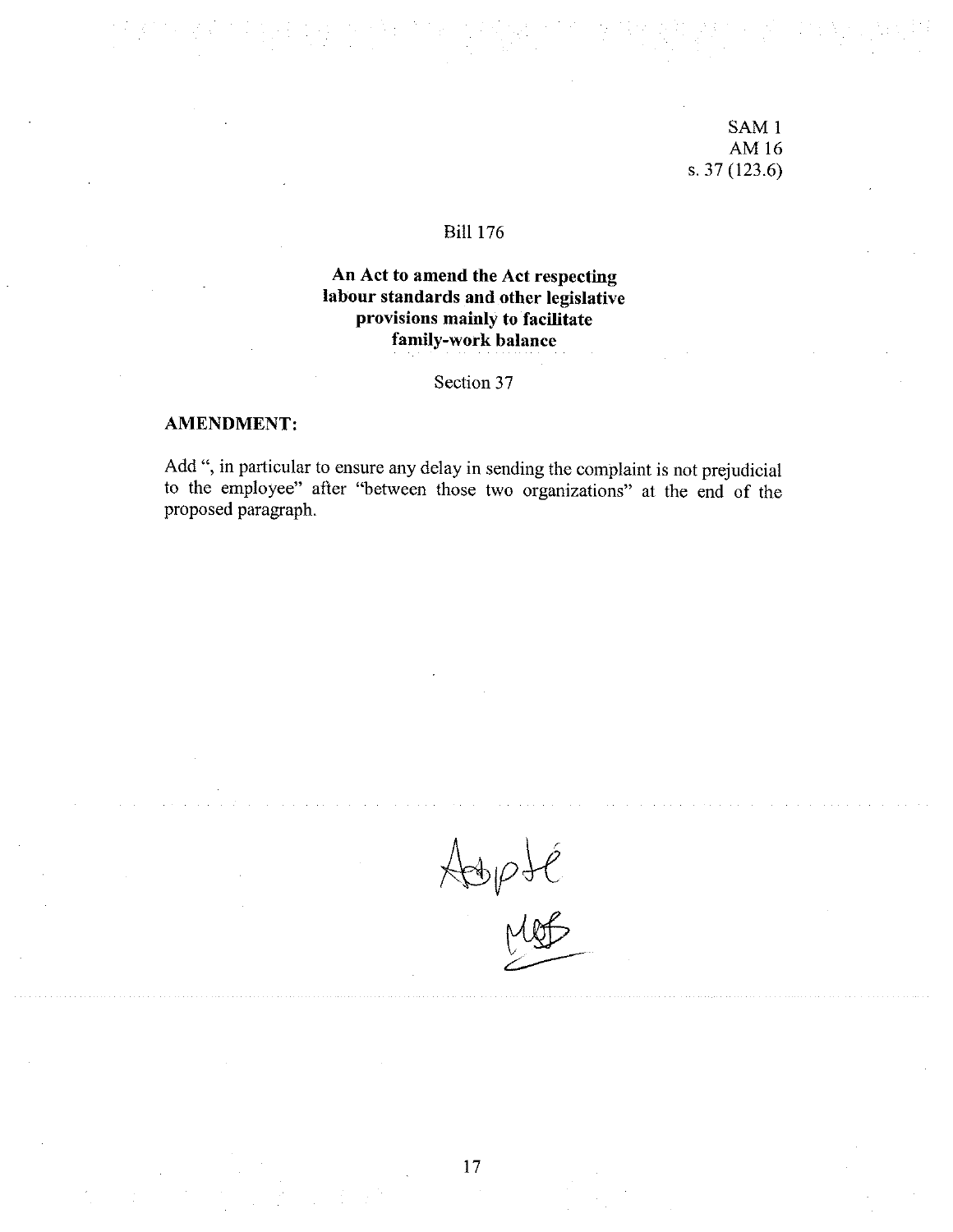# AM 17 s. 37.1 (123.7)

#### BiIl 176

# An Act to amend the Act respecting labour standards and other legislative provisions mainly to facilitate faniily-work balance

# Section 37.1

### AMENDMENT:

Insert after section 37:

37.1. Section 123.7 of the Act is amended by replacing "90 days" by "six  $\mathcal{S}^{\alpha}$ months".

Adpté annement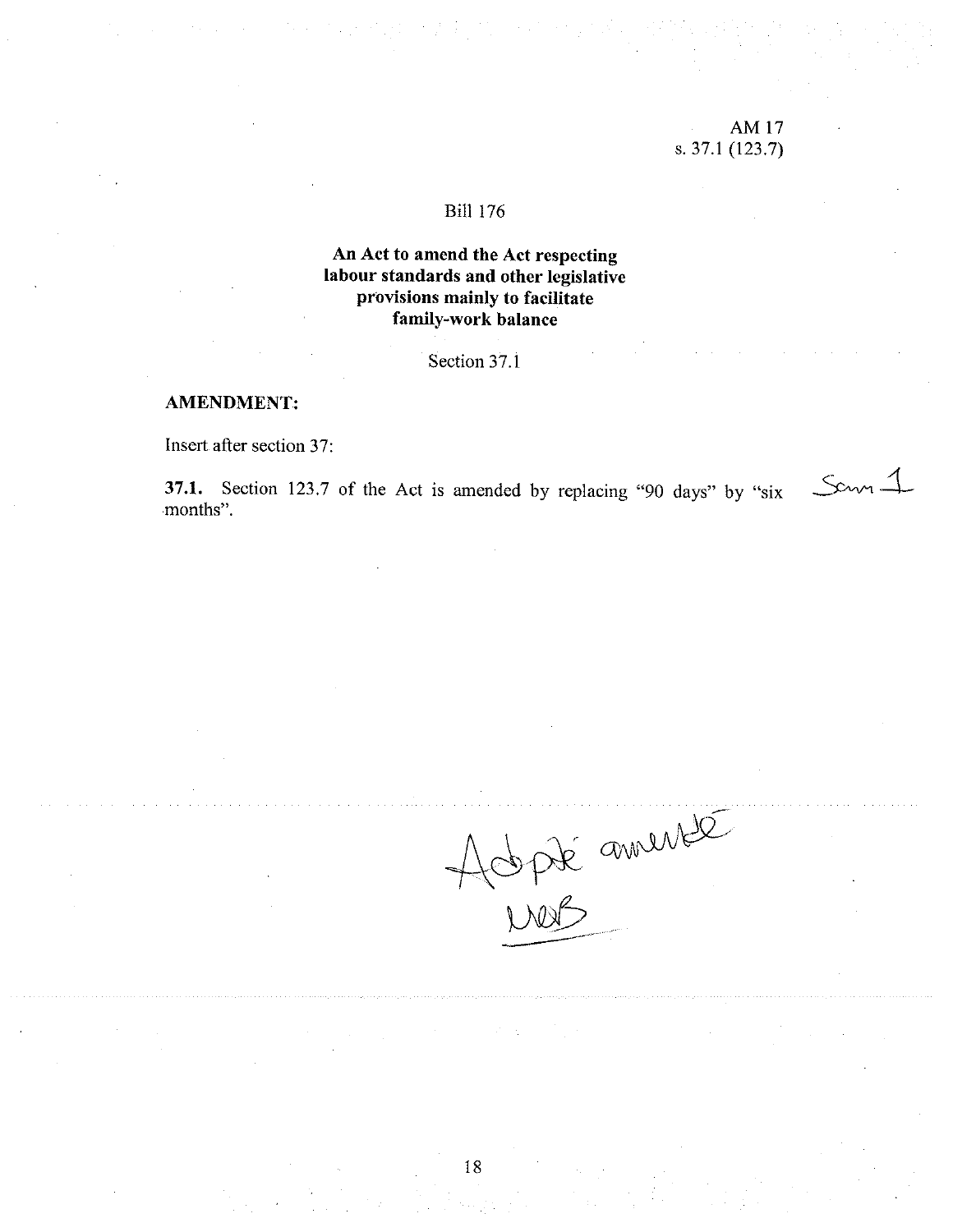# SAM <sup>1</sup> AM17 s. 37.1 (123.7)

# BiIl 176

# An Act to amend the Act respecting labour standards and other legislative provisions mainly to facilitate family-work balance

Section 37.1

# AMENDMENT:

Replace "six months" in the amendment to section 37.1 by "two years".

obpté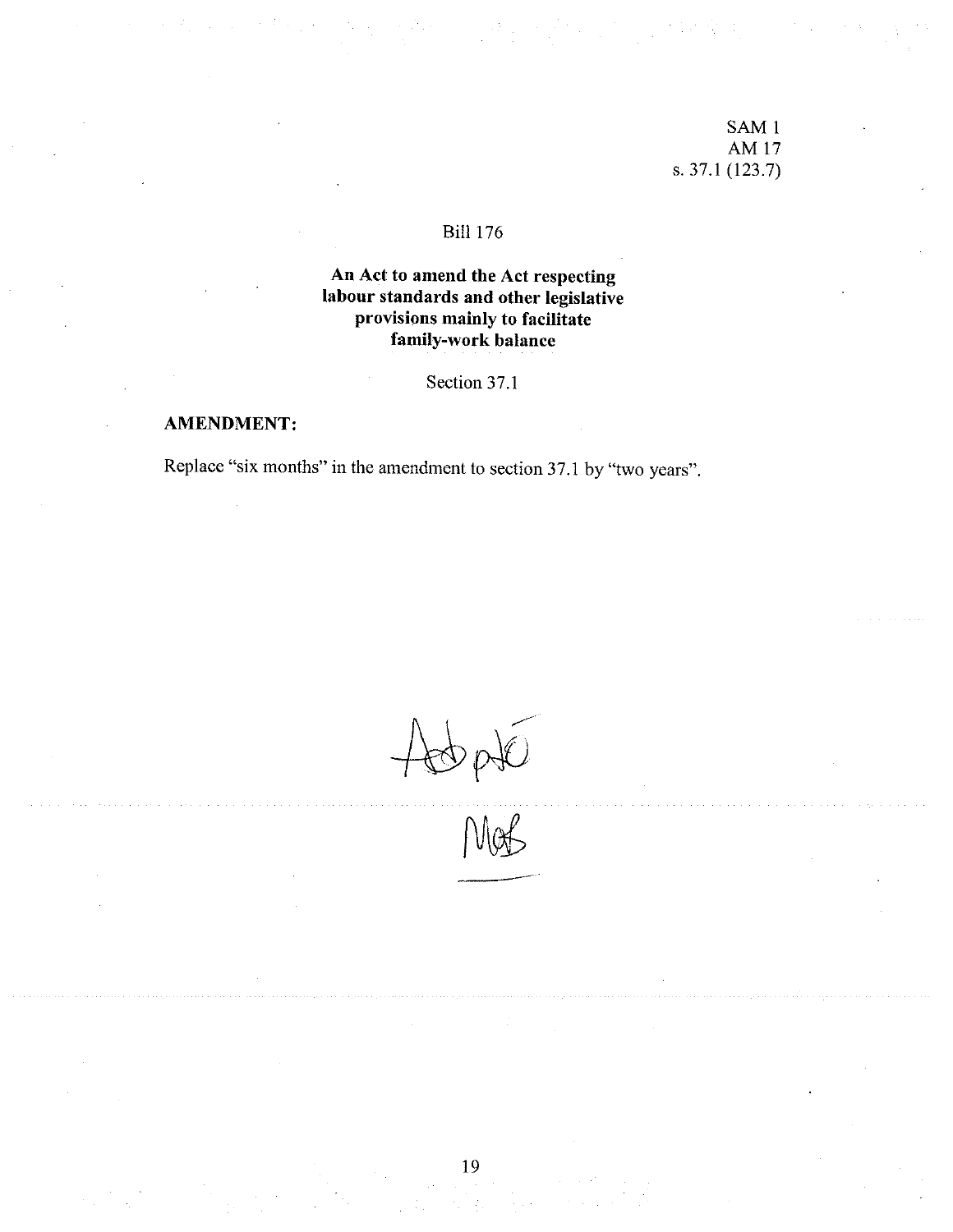### AM18 s. 39.1 (123.15)

#### BilI 176

# An Act to amend the Act respecting labour standards and other legislative provisions mainly to facilitate family-work balance

# Section 39.1

#### AMENDMENT:

Insert after section 39:

39.1. Section 123.15 cf the Act is amended by inserting "the discriminatory nature of the behaviour, such as" after ", including" in the introductory clause.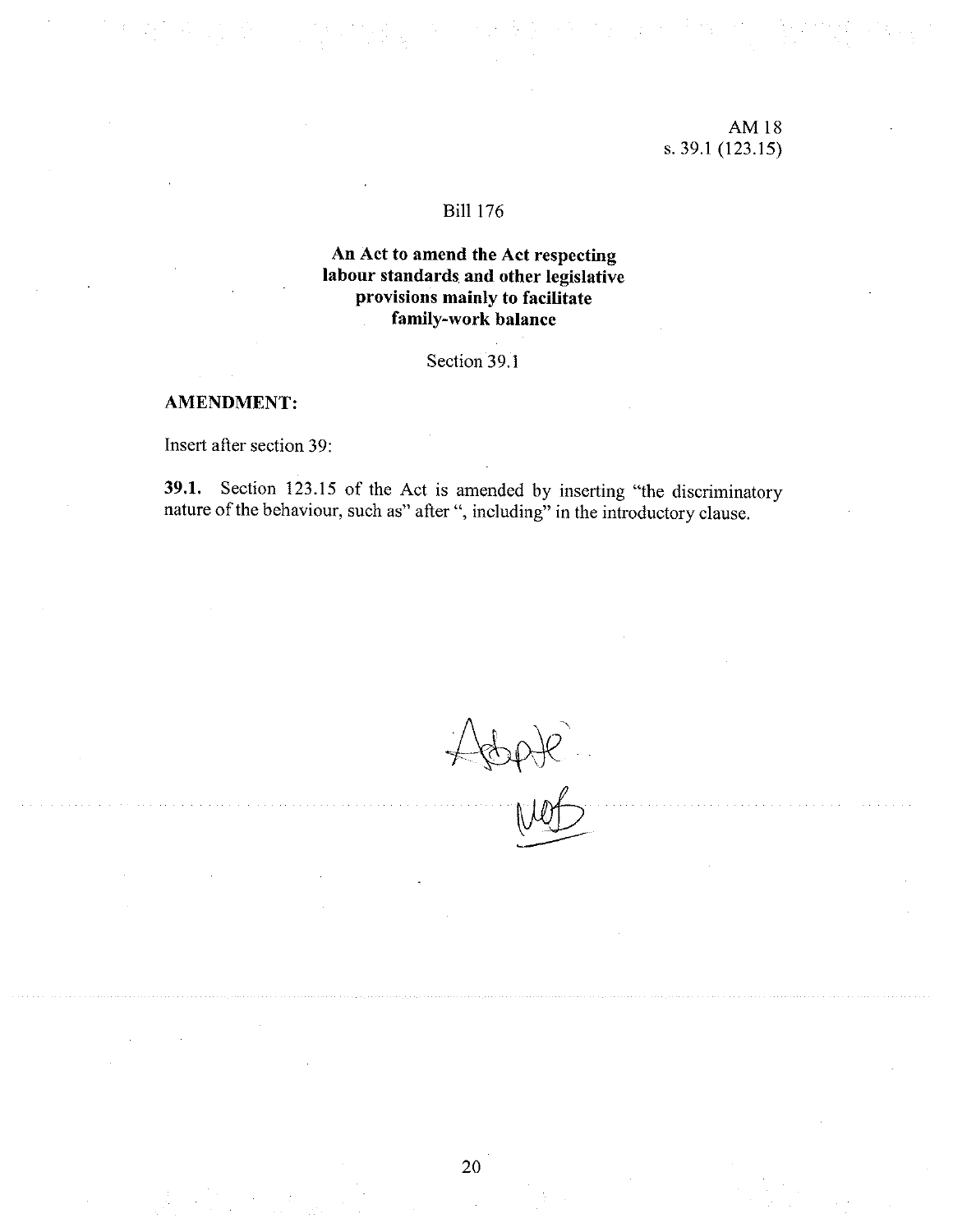## AM19 s. 33 (92.6)

## **Bill 176**

# An Act to amend the Act respecting labour standards and other legislative provisions mainly to facilitate family-work balance

Section 33

### AMENDMENT:

In proposed section 92.6:

1. Strike out "knowingly".

2. Add the following paragraph:

The Commission shall make available to the public a list of holders of such licenses that it draws up and keeps up to date.

Hobpte<br>aug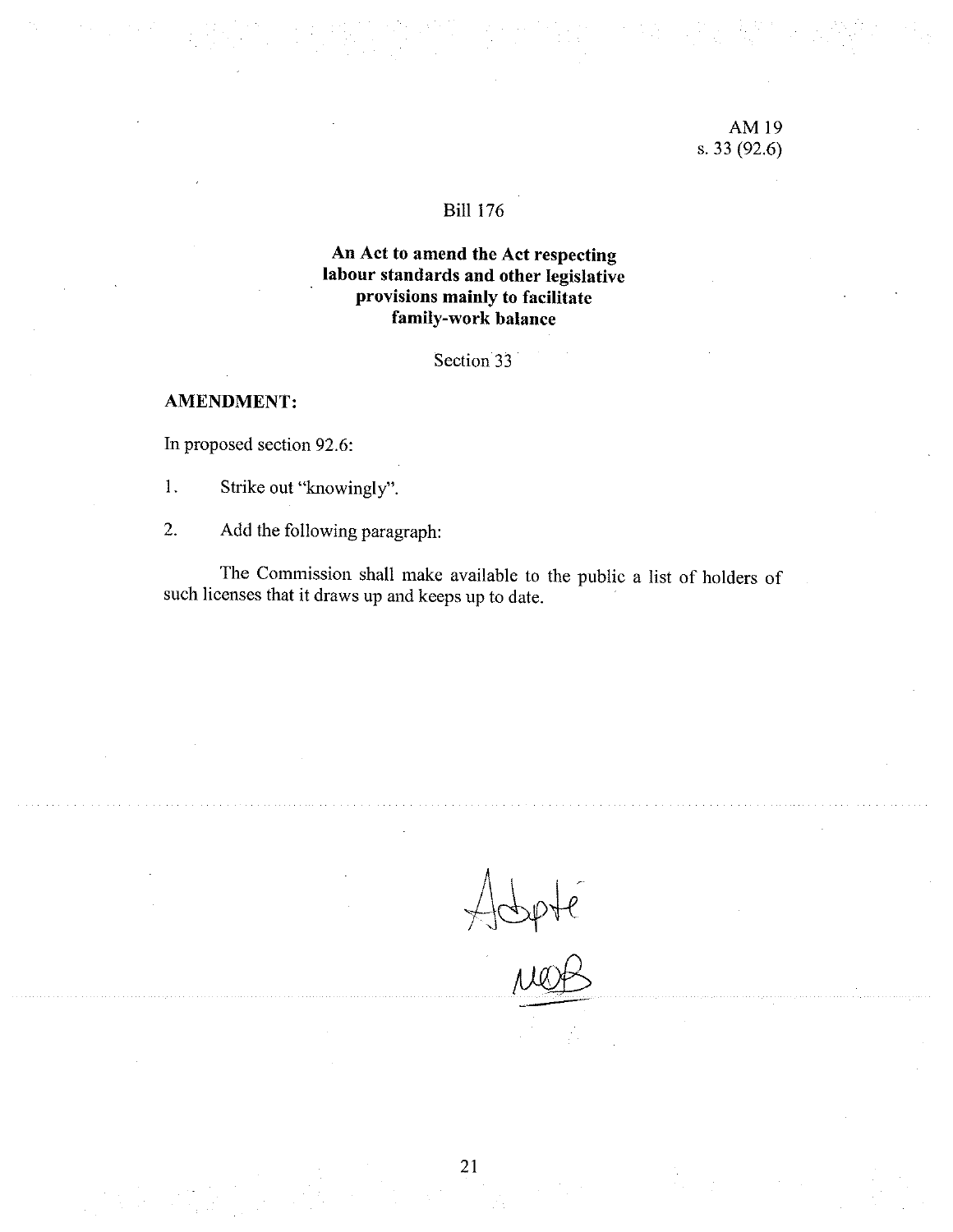### AM2O s. 33 (92.7)

#### Bili 176

## An Act to amend the Act respecting labour standards and other legislative provisions mainly to facilitate family-work balance

#### Section 33

#### AMENDMENT:

Replace paragraphs 2 to 5 of proposed section 92.7 by:

(2) establish categories of licences and determine, for each category, the activities that may be carried on by an agency;

(3) determine the period of validity of <sup>a</sup> licence and specify any condition, restriction or prohibition relating to its issue, maintenance and renewal;

(4) prescribe the administrative measures that apply to a licence holder if the obligations under this Act or the regulations are not complied with;

(5) determine the obligations of <sup>a</sup> personnel <sup>p</sup>lacement agency or <sup>a</sup> recruitment agency for temporary foreign workers and those of a client enterprise that retains the services of such an agency; and

(6) prescribe any other measure to protect the rights of employees to whom this division applies.

 $-$ 1008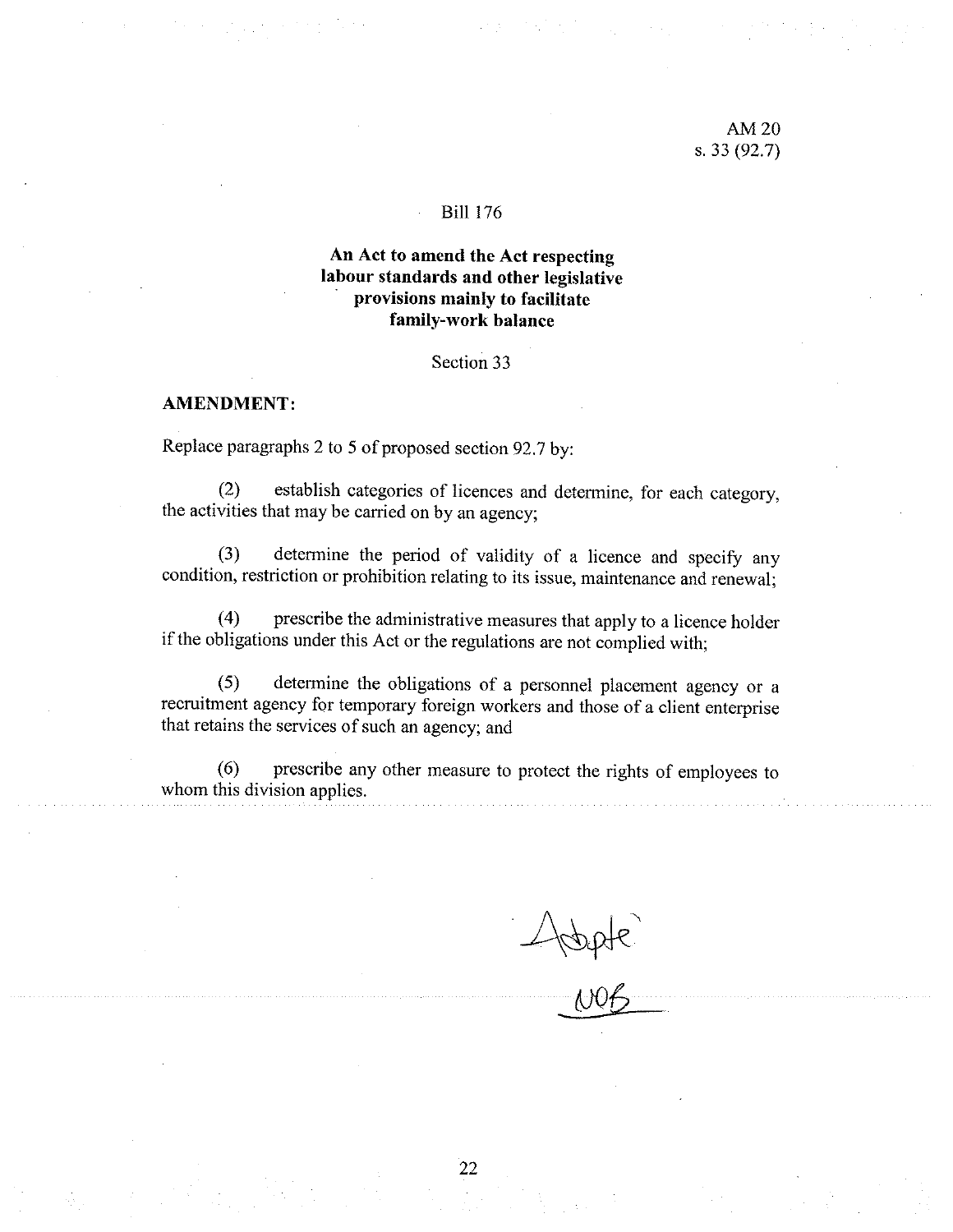### AM21 s. 33 (92.8)

## BilI 176

# An Act to amend the Act respeetiag labour standards and other legislative provisions mainly to facilitate family-work balance

Section 33

#### AMENDMENT:

Replace proposed section 92.8 by:

"92.8. An agency whose licence application is denied, whose licence is suspended, revoked or not renewed or on which an administrative measure is imposed under paragraph 4 of section 92.7 may contest the Commission's decision before the Administrative Labour Tribunal within 30 days of notification of the decision.

 $\frac{1}{2}$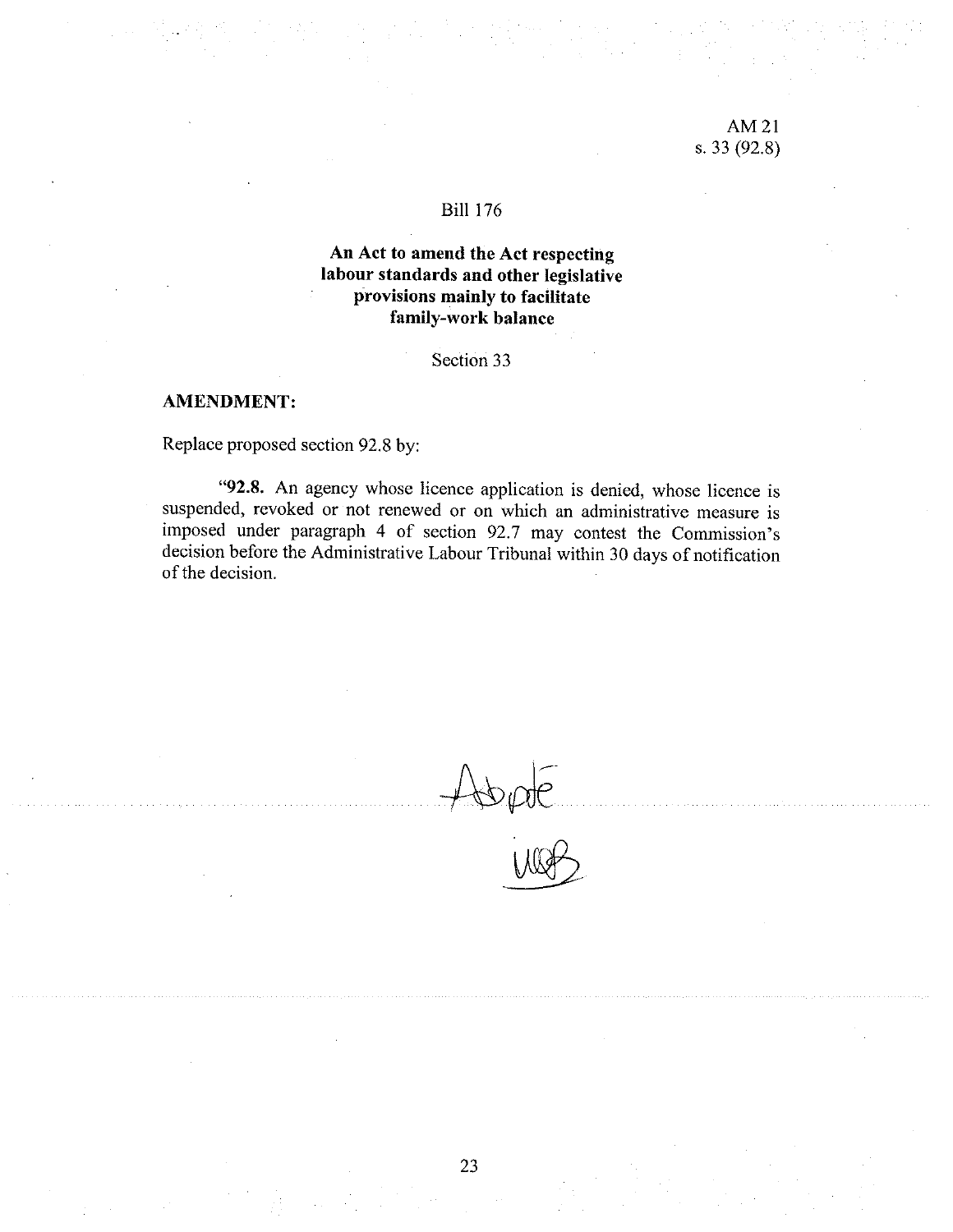# AM22 s. 35(121.1)

# BiIl 176

# An Act to amend the Act respecting labour standards and other legislative provisions mainly to facilitate family-work balance

# Section 35

### AMENDMENT:

Replace "90 days" in the first paragraph of proposed section 121.1 by "12 months".

Adplé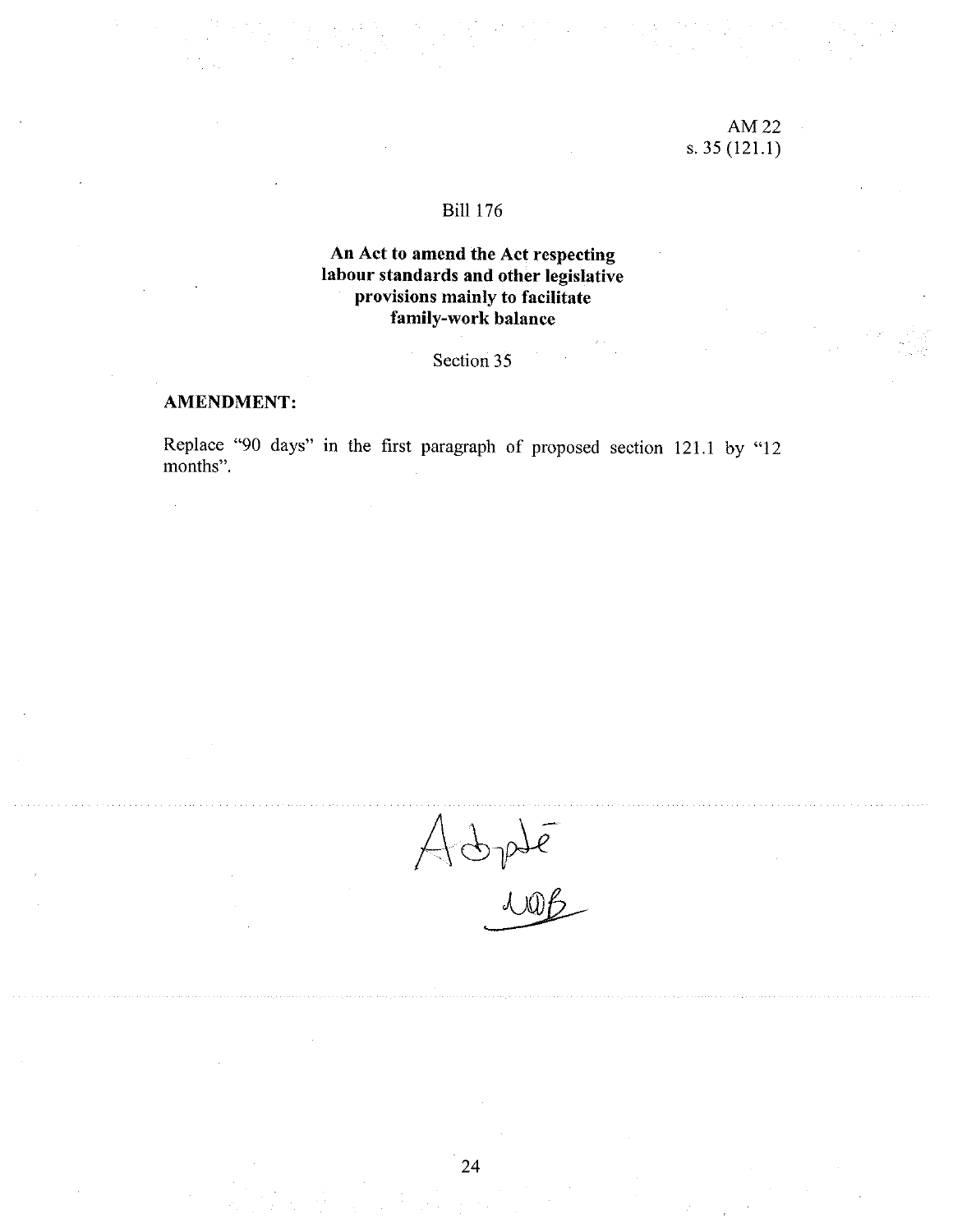# AM23 s. 7 (50)

# BiIl 176

# An Act to amend the Act respecting labour standards and other legislative provisions mainly to facilitate family-work balance

Section 7

#### AMENDMENT:

Replace "79.2" by "79.7".

Abpte<br>Anto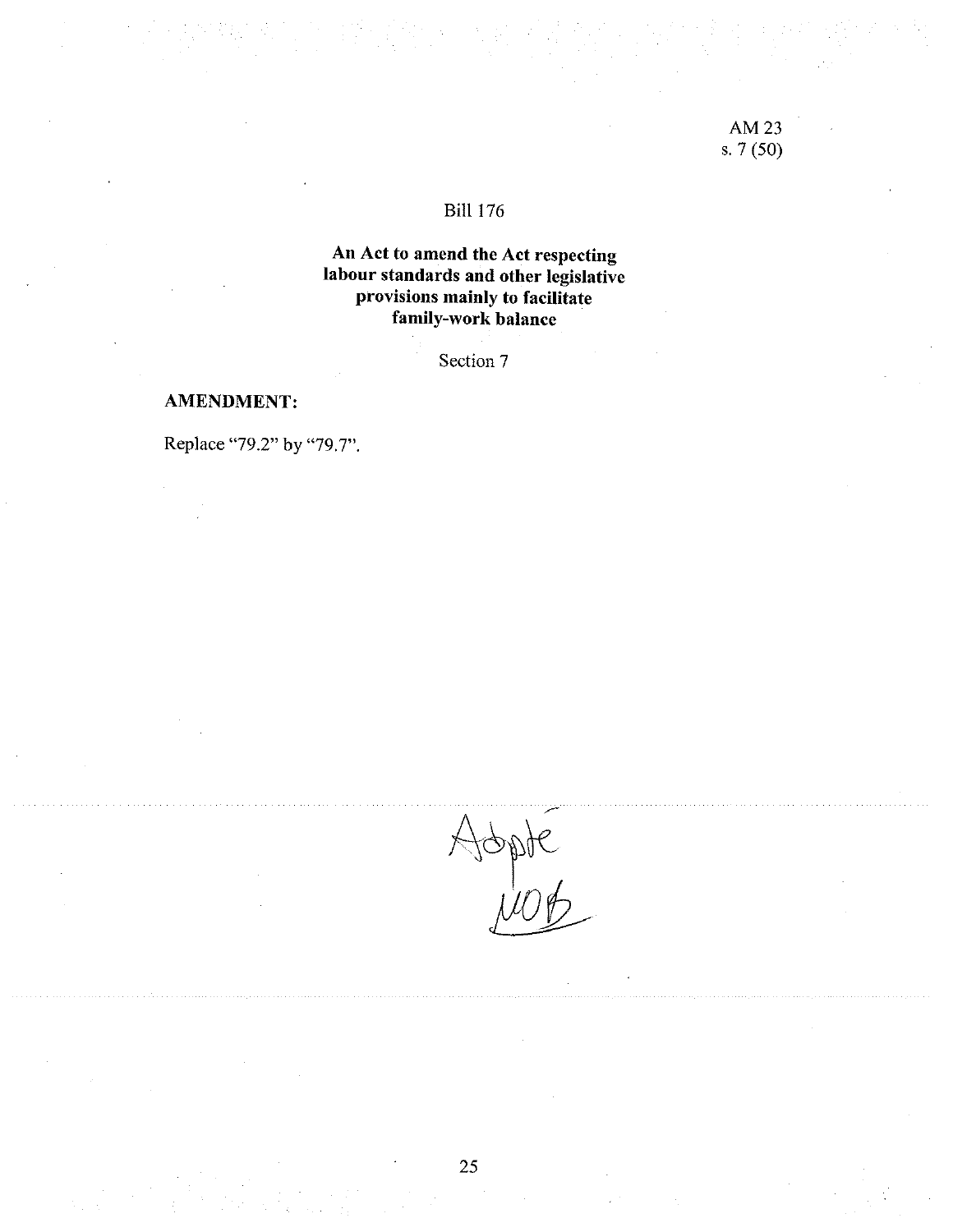### AM24 s. 43.1 (169.1)

Sam 1

#### BiIl 176

## An Act to amend the Act respecting labour standards and other legislative provisions mainly to facilitate family-work balance

#### Section 43.1

#### AMENDMENT:

Insert after section 43:

43.1. The Act is amended by inserting the following section afier section 169:

"169.1. The Minister shall, every seven years, report to the Government on the carrying out of this Act.

The report is tabled by the Minister in the National Assembly within the next 30 days or, if the Assembly is not sitting, within 30 days of resumption."

Adpté amende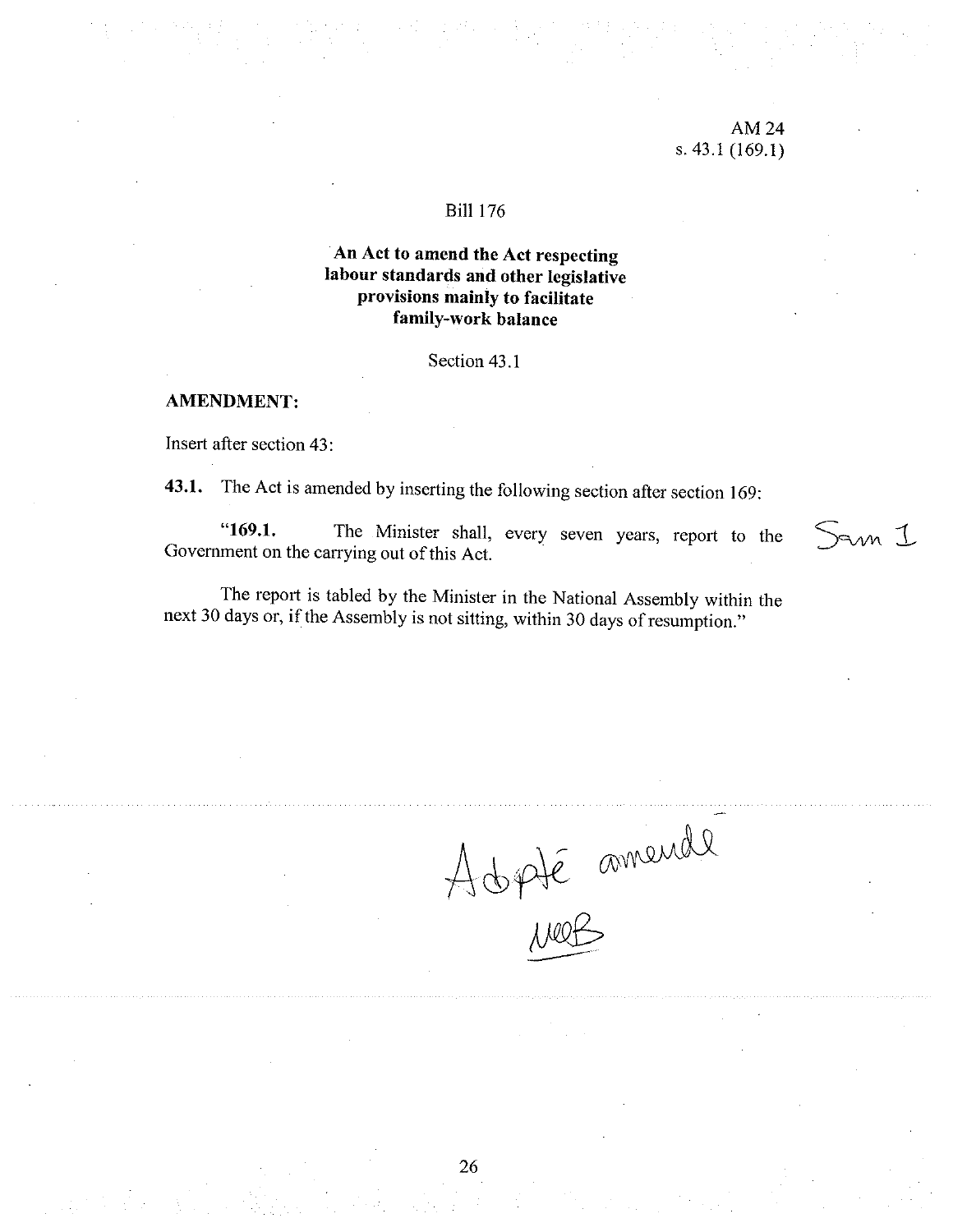SAM1 AM24 s.43.1 (169.1)

## **Bill 176**

# An Act to amend the Aet respecting labour standards and other legislative provisions mainly to facilitate faniily-work balance

Section 43.1

#### AMENDMENT:

Add "The competent committee of the National Assembly shall examine the report." after "resumption." in the amendment to section 43.1.

 $t$  topst

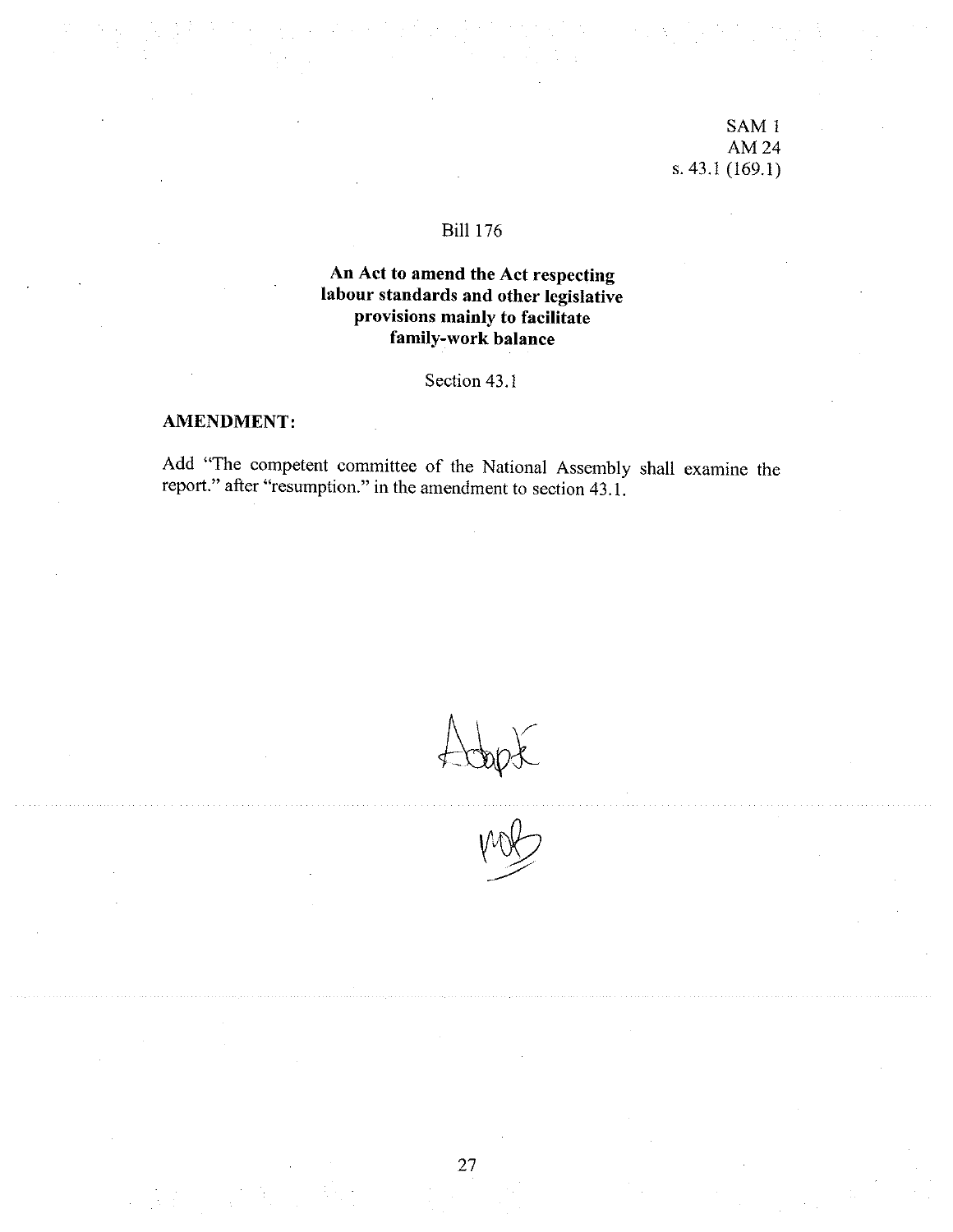#### BiIl 176

# An Act to amend the Act respecting labour standards and other legislative provisions mainly to facilitate family-work balance

Section 46.1

#### AMENDMENT:

Insert after section 46:

46.1. A personnel placement agency or a recruitment agency for temporary foreign workers that is carrying on its activities on the date of coming into force of section 92.5 of the Act respecting labour standards, as enacte and that applies for a licence within  $\overline{45}$  days of that date, may continue to carry on its activities without holding <sup>a</sup> licence under that section 92.5 until the Commission des normes, de l'équité, de la santé et de la sécurité du travail renders a decision on the application.

opt